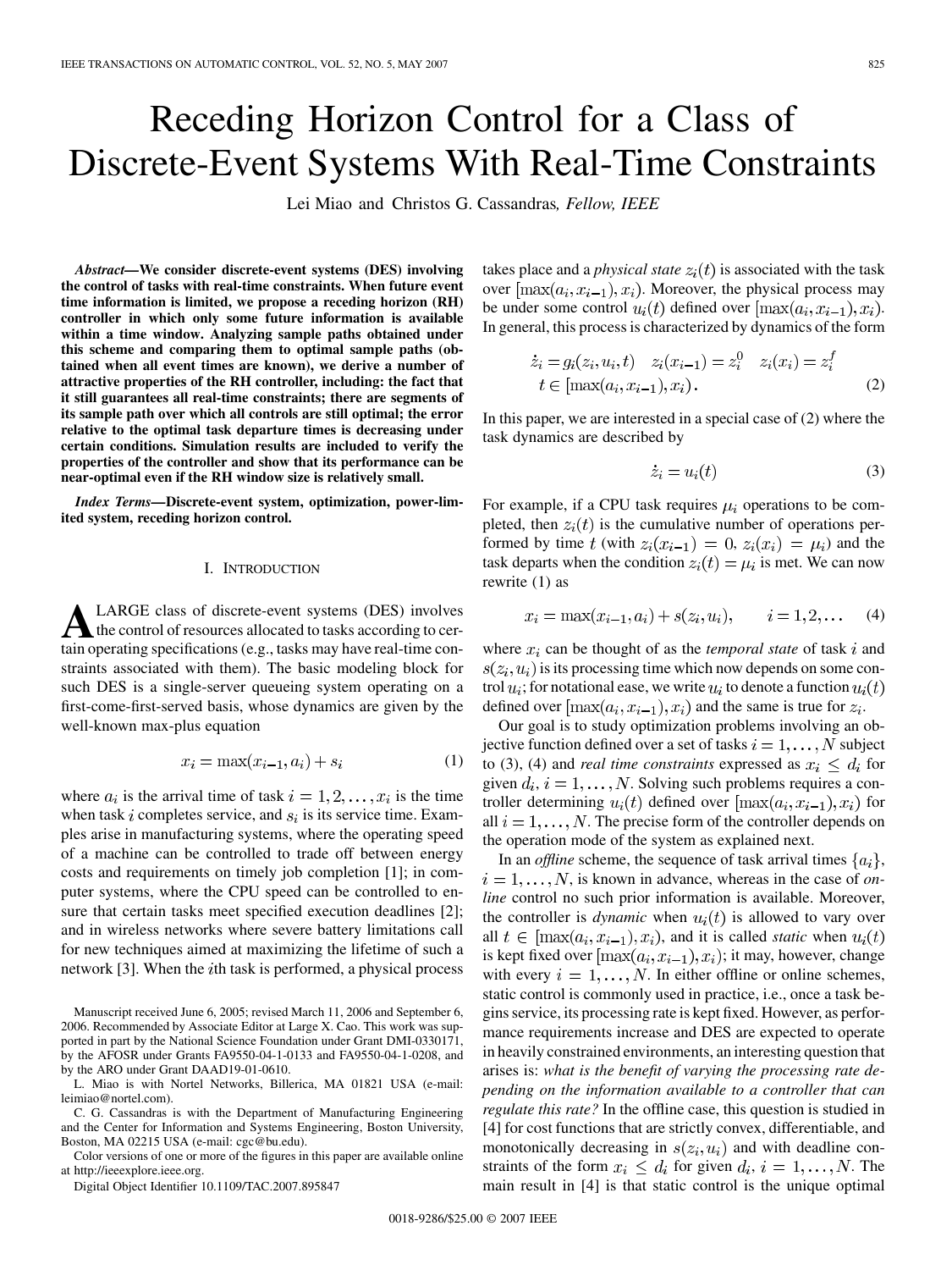<span id="page-1-0"></span>control of an offline problem of this form. The significance of this result lies in asserting the optimality of a simple controller that does not require any data collection or processing in environments where the cost of such actions is high. Such static offline controllers under real-time constraints have been extensively studied, mostly in the real-time scheduling literature, e.g., [\[2\]](#page-14-0), [\[5\],](#page-14-0) and in the context of dynamic voltage scaling (DVS) techniques, e.g., [\[6\]–\[8\]](#page-14-0). The optimality of a static controller also applies to the case of online scheduling of periodic tasks (hence, having predictable arrival times) [\[9\]](#page-14-0).

In this paper, we turn our attention to *online* control with real-time constraints (deadlines) where task arrival times  $\{a_i\}$ ,  $i = 1, \ldots, N$ , define a random sequence. We must then seek an online controller which guarantees the required task deadlines and, if it is not optimal, it is possible to quantify its deviation from optimal performance. Our main contribution is to develop a receding horizon (RH) controller, based on the assumption that some future information over a limited time window is available or can be estimated with good accuracy (our results also apply to the case where this time window is reduced to zero). RH schemes of this type are often used in model predictive control (MPC) where they are normally used when stabilizing feedback solutions are extremely hard or impossible to obtain [\[10\].](#page-14-0) In DES, such RH schemes have seen limited use to date and their main benefit arises when future information is unavailable due to the stochastic nature of the event processes involved. By using RH control, we can bypass the complexity that would result from a stochastic analysis of the problem. In [\[11\]](#page-14-0), such controllers were proposed and analyzed for systems with no real-time constraints. The online control problem with real-time constraints that we study in this paper is clearly much harder, since one must guarantee that all tasks meet their deadlines without full arrival time knowledge. In the RH approach, the idea of using a "lookahead" window exploits the result in [\[4\]](#page-14-0) mentioned previously for offline control: over this window we are actually solving an offline problem (made easier by the knowledge that its solution is a static controller) based on the limited future information available within it. In addition, we establish a number of attractive properties of the RH controller, including *i*) the fact that it still guarantees all real-time constraints (if the original offline optimization problem is feasible), and *ii*) the fact that the error introduced relative to the optimal control can actually be zero over segments of the sample path of the system. Our results are general and apply to all optimal control settings described above, as long as the cost function of interest is strictly convex and monotonically decreasing (or increasing, depending on the control variables we use).

In Section II, we present our system model and formulate the optimization problem. The RH control approach is described in [Section III](#page-2-0). [Section IV](#page-4-0) discusses a number of properties of the RH controller. Some simulation results illustrating the derived properties are given in [Section V.](#page-6-0) In addition, we present some results of RH control without any future task information in Section VI, and our conclusions and discussions in [Section VII.](#page-8-0)

## II. SYSTEM MODEL AND PROBLEM FORMULATION

The system we consider is characterized by the event-driven dynamics [\(4\)](#page-0-0), where  $a_i$  is the arrival time of task  $i =$ 

 $1, 2, \ldots, N$ , and  $x_i$  is the time when task i completes service. We assume a first-come-first-served (FCFS) and nonpreemptive queueing model based on several key observations: *i*) preemptive models involve multiparty action and are generally costly if not infeasible in some applications (such as the dynamic transmission control (DTC) problem where one cannot preempt a packet already in transmission [\[3\]](#page-14-0)), *ii*) the FCFS policy is the simplest among nonpreemptive models and operational simplicity is essential in applications for power-limited devices, and (*iii*) among nonpreemptive models, there is no one policy that obviously outperforms FCFS (for example, a nonpreemptive earliest deadline first policy is actually equivalent to a FCFS nonpreemptive policy).

Let us first briefly review the offline version of the problem (i.e., when  $\{a_i\}, i = 1, \ldots, N$  is known) where a static con-troller is optimal [\[4\].](#page-14-0) Task  $i$  consists of a number of operations  $\mu_i$  and let  $\tau_i$  be a control variable representing the processing time per operation for task  $i = 1, ..., N$  which is kept fixed throughout  $[\max(a_i, x_{i-1}), x_i)$ . Thus,  $s(z_i, u_i)$  in [\(4\)](#page-0-0) reduces to  $\tau_i \mu_i$  and [\(3\)](#page-0-0) is no longer needed in the problem formulation that follows. We require that  $0 < \tau_{\min} \leq \tau_i \leq \tau_{\max}, i = 1, \dots, N$ , where  $\tau_{\min}$  and  $\tau_{\max}$  are given. We also require that each task i be completed by a given deadline  $d_i$  and consider the optimization problem

$$
Q(1, N): \min_{\tau_1, \dots, \tau_N} \sum_{i=1}^N \mu_i \theta(\tau_i)
$$
  
s.t.  $\tau_i \ge \tau_{\min}, \quad i = 1, \dots, N$   
 $x_i = \max(x_{i-1}, a_i) + \tau_i \mu_i \le d_i$   
 $i = 1, \dots, N, \quad x_0 = a_1$ 

where the function  $\theta(\tau_i)$  represents the cost per operation associated with task i under control  $\tau_i$  (e.g., the energy consumed). Note that the constraints  $\tau_i \leq \tau_{\text{max}}$  are removed in  $Q(1, N)$ above. This will not affect the optimal solution to the problem, since from [\[4, Lemma 2\],](#page-14-0) solving  $Q(1, N)$  and substituting  $\tau_{\text{max}}$ for those  $\tau_i^*$  >  $\tau_{\text{max}}$  gives the same optimal solution as the problem with constraints  $\tau_i \leq \tau_{\text{max}}$  included. Throughout our work, we will also assume the following.

*Assumption 1:*  $\theta(\tau_i)$  is strictly convex, differentiable, and monotonically decreasing in  $\tau_i$ .

An interpretation for  $\theta(\tau_i)$  and an explicit form can be obtained depending on the application of interest. For instance, in dynamic voltage scaling (DVS) for power-limited wireless systems, such as sensor networks,  $\theta(\tau_i)$  represents the CPU energy per operation [\[8\], \[12\]](#page-14-0) and one controls the processing voltage. In dynamic transmission control (DTC),  $\theta(\tau_i)$  is the transmission energy used per bit [\[3\]](#page-14-0), [\[13\]](#page-14-0) and one controls transmission power.

Problem  $Q(1, N)$ , even with a convex cost function, is hard to solve due to the nondifferentiability of the *max* functions in [the constra](#page-7-0)ints. In [\[14\],](#page-14-0) this problem was studied without the constraints  $x_i \leq d_i$ , and a decomposition algorithm termed the Forward Algorithm (FA) was derived. In particular, instead of solving this complex nonlinear optimization problem, we can decompose the optimal sample path to a number of "busy periods." A *busy period* (BP) is a contiguous set of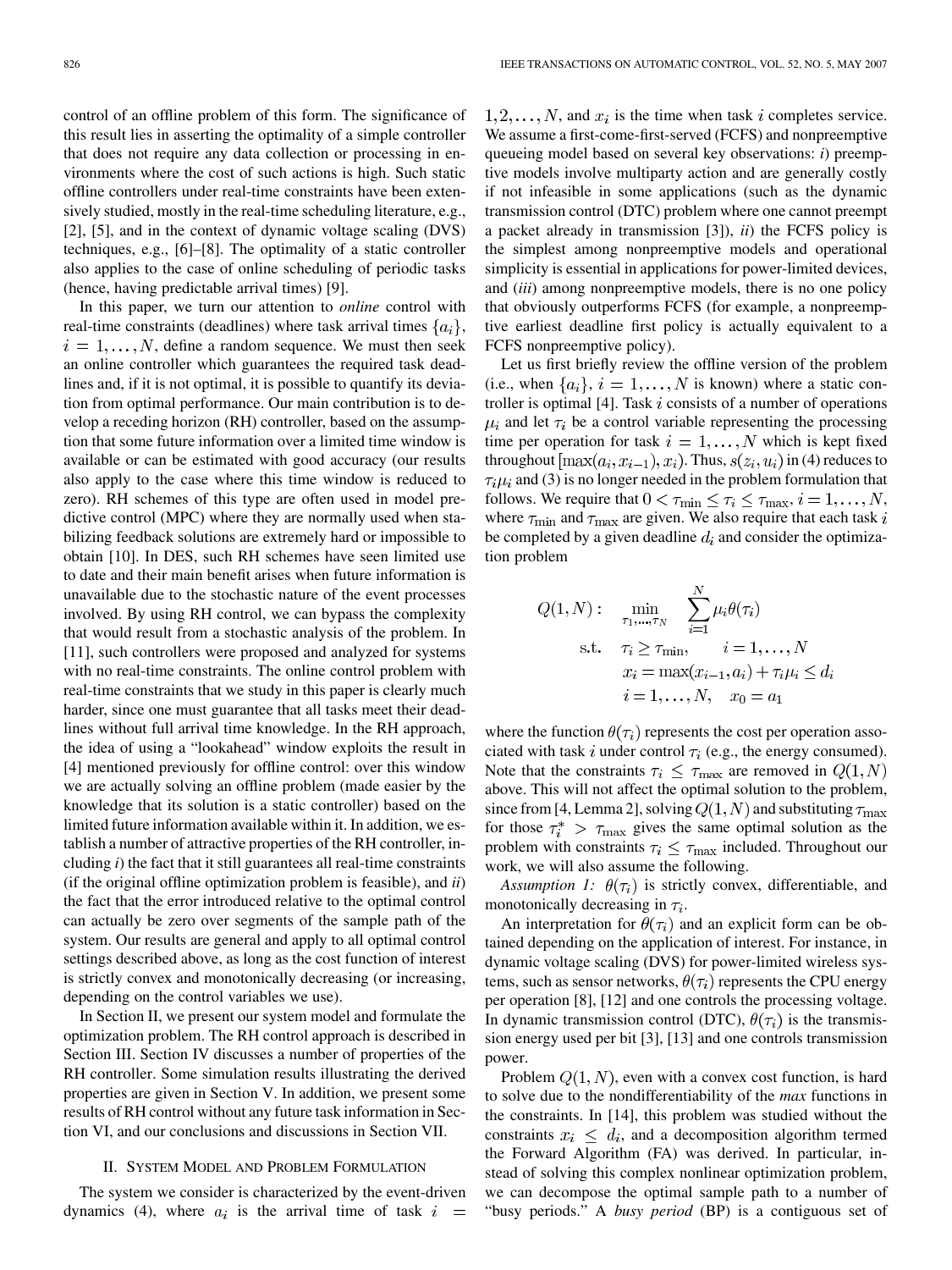<span id="page-2-0"></span>tasks  $\{k, \ldots, n\}$  such that the following three conditions are satisfied:  $x_{k-1} < a_k$ ,  $x_n < a_{n+1}$ , and  $x_i \ge a_{i+1}$ , for every  $i = k, \ldots, n - 1$ . The FA decomposes the entire sample path into BPs and replaces the original problem by a sequence of simpler convex optimization problems, one for each BP; as shown in [\[14\]](#page-14-0), the solution is identical to that of the original problem. In [\[15\]](#page-14-0) it is shown that the presence of  $x_i \leq d_i$  in  $Q(1, N)$  leads to an efficient algorithm that decomposes the sample path even further and does not require solving any optimization problem at all. We will also make use of the concept of a "critical" task: a task i is said to be *critical* if it departs at the arrival time of the next task  $i + 1$ , i.e.,  $x_i = a_{i+1}$ . This helps us define a *block* as a contiguous set  $\{k, \ldots, n\}$ ,  $1 \leq k \leq n \leq N$ , such that  $x_{k-1} \leq a_k, x_n \leq a_{n+1}$ , and the set  $\{k,\ldots,n-1\}$  contains no critical tasks.

Whereas in [\[15\]](#page-14-0)  $Q(1, N)$  was studied under the premise that the offline controller is static, the main result in [\[4\]](#page-14-0) asserts that the unique optimal solution to this problem is indeed (under Assumption 1) a static control, i.e., a processing rate  $f_i = 1/\tau_i =$ constant for all  $t \in [\max(a_i, x_{i-1}), x_i)$ . Unlike [\[4\]](#page-14-0) and [\[15\]](#page-14-0) where the offline version of the problem was considered, we will address next the more challenging *online* control problem. We will make use of some results in [\[15\]](#page-14-0) and [\[4\]](#page-14-0) in our analysis. We will also use  $\{\tau_i^*\}$  and  $\{x_i^*\}, i = 1, \ldots, N$ , to denote the optimal solution of problem  $Q(1, N)$  and the corresponding task departure times.

## III. THE RECEDING HORIZON (RH) ONLINE CONTROL SCHEME

Whereas in *offline* control all  $\{a_i\}$ ,  $i = 1, ..., N$ , are known in advance, the main challenge for *online* control is the lack of any future task information. This leads to two difficulties in designing an online controller: *i*) optimization is hard to carry out on the fly, and *ii*) it is hard to guarantee real-time constraints. Our goal is to develop an online controller that addresses both difficulties.

In developing an RH framework, we assume the knowledge of future task information at time  $t$  is limited to a "lookahead" window"  $[t, t + H]$  for some given H, including each task's arrival time, deadline and number of operations. Task information beyond this window is unknown. Note that  $H = 0$  is a special case included in our analysis, where the controller acts using only information for tasks that have already arrived and remain unprocessed at a decision time. The RH approach works in a recursive way: at each decision point, the controller solves an optimization problem over the *planning horizon*  $H$  based on all collected information; control is applied to the next task *only*, and the same procedure is repeated at the next decision point. Based on [\[4\]](#page-14-0), we know that the optimization problem over  $H$  has an optimal solution given by static control (i.e.,  $\tau_i^*$  is fixed throughout processing task  $i$ ). This implies that the natural points for invoking the controller are task departure times. In addition, using task departures, rather than arrivals, as the RH decision points has two additional practical advantages: *i*) As mentioned earlier, adjusting controls during task execution is costly or infeasible for some applications, such as DTC, and *ii*) In periods of high task arrival traffic, the RH controller may have to be repeatedly updated with every new arrival, potentially leading to instabilities.

## *A. Worst-Case Estimation*

Unlike cases with no real-time constraints (e.g., [\[11\]](#page-14-0)), the lack of future information makes it hard to guarantee the satisfaction of the real-time constraints in our system. For example, suppose task  $i$  needs to be processed immediately upon its arrival using the fastest speed possible in order to meet its deadline. Then, a feasible control must finish all other tasks arriving before  $i$  by the arrival time of this task. When applying RH control, if the RH window size  $H$  is not large enough, the controller will not learn this information sufficiently early; consequently, task  $i$  may fail to meet its deadline due to backlogged tasks present when it arrives. This would not happen in an offline solution, where exact task information is known a priori and allows to optimally plan accordingly.

The situation described above motivates us to incorporate a *worst-case estimation* process into our RH controller. We will show in Theorem 1 that doing so can guarantee all deadlines, provided a feasible solution exists for the offline control problem. In particular, we will show that the RH controller gives rise to task departures that occur no later than those on the optimal sample path. Moreover, if no feasible solution exists in the offline problem, the RH controller attempts to complete task processing as early as possible.

Before explaining the worst case estimation process, we define the following. Let  $\tilde{x}_t$  be the departure time of task t on the RH state trajectory, which is also a decision point when the RH controller is invoked with lookahead window H. Let  $\tilde{\tau}_t$  be the control associated with task  $t$  as determined by the RH controller. When task  $t + 1$  starts a new BP (i.e.,  $a_{t+1} > \tilde{x}_t$ ), then the RH controller does not need to act until  $a_{t+1}$  rather than  $\tilde{x}_t$ ; for notational simplicity, we will still use  $\tilde{x}_t$  to represent the decision point for task  $t+1$  (i.e., the time when the control  $\tilde{\tau}_{t+1}$  is determined). Let  $h$  denote the last task included in the window that starts at the current decision point  $\tilde{x}_t$ , i.e.,

$$
h = \arg \max_{r > t} \{ a_r : a_r \le \tilde{x}_t + H \}.
$$

Note that although the value of  $h$  depends on  $t$ , for notational simplicity, we will omit this dependence and only write  $h_t$  when it is necessary to indicate dependence on  $t$ . When the RH controller is invoked at  $\tilde{x}_t$ , it is called upon to determine  $\tilde{\tau}_i$ , the control associated with task i for all  $i = t + 1, \ldots, h$ , and let  $\tilde{x}_i$ denote the corresponding departure time of task  $i$  which is given by  $\tilde{x}_i = \max(\tilde{x}_{i-1}, a_i) + \tilde{\tau}_i \mu_i$ . The values of  $\tilde{x}_i$  and  $\tilde{\tau}_i$  are initially undefined, and are updated at each decision point  $\tilde{x}_t$  for all  $i = t+1, \ldots, h$ . Control is applied to task  $t+1$  only. That control and the corresponding departure time are the ones showing in the final RH sample path. In other words, for any given task  $i$ ,  $\tilde{x}_i$  and  $\tilde{\tau}_i$  may vary over different planning horizons, since optimization is performed based on different available information. It is only when task  $i$  is the next one at some decision point that its control and departure time become final.

Given these definitions, we are now ready to discuss the worst case estimation process to be used. If  $h = N$ , then the optimization process is finalized, so let us only consider the more interesting case when  $h < N$ . Then, our worst case estimation pertains to the characteristics of task  $h + 1$ , the first one beyond the current planning horizon determined by  $h$ , i.e., its arrival time,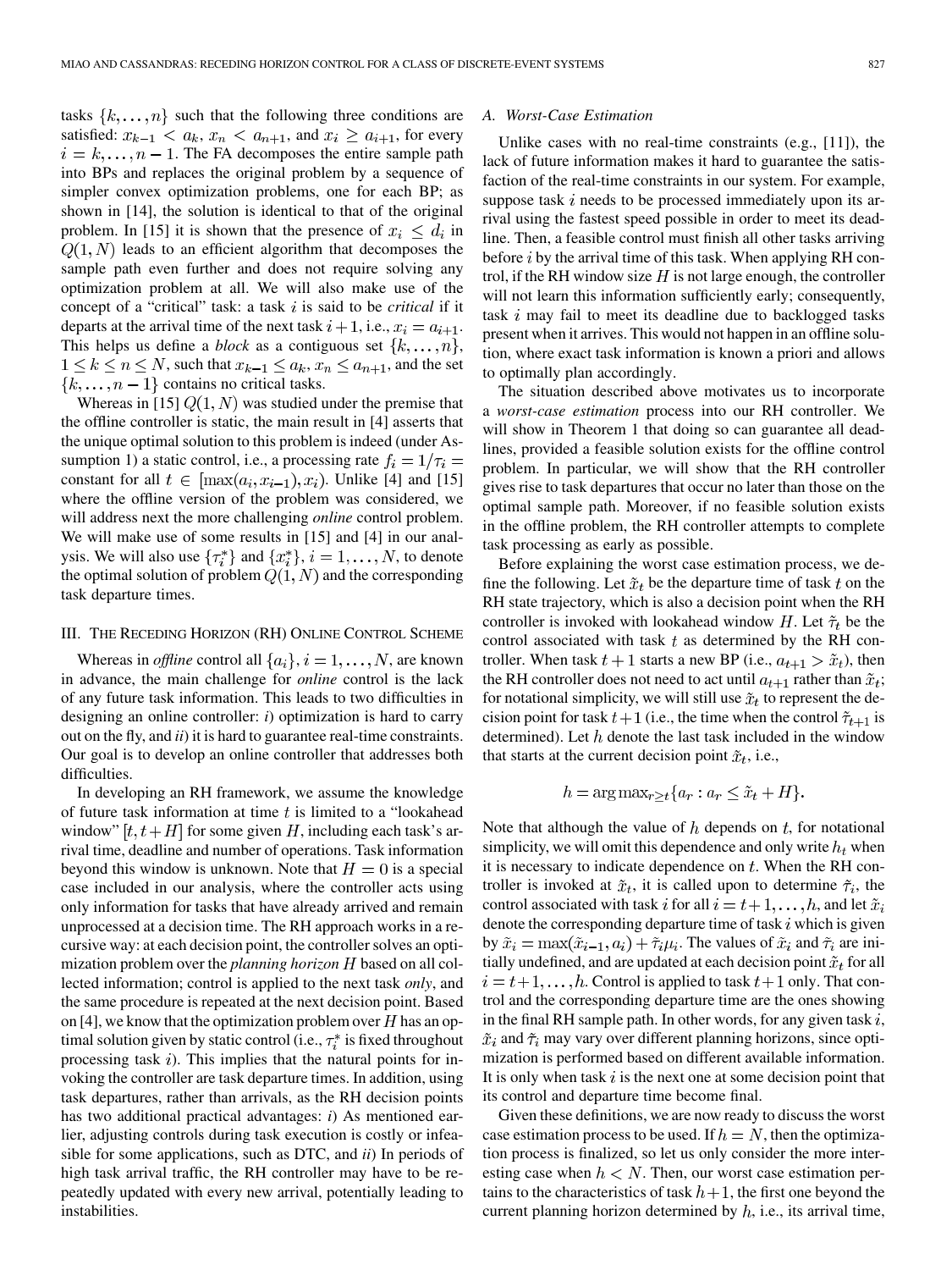<span id="page-3-0"></span>deadline, and number of operations which are unknown. We define task arrival times and task deadlines for  $i = t+1, \ldots, h+1$ as follows:

$$
\tilde{a}_i = \begin{cases}\na_i, & \text{if } t+1 \le i \le h \\
\tilde{x}_t + H, & \text{if } i = h+1\n\end{cases}\n\tag{5}
$$

$$
\tilde{d}_i = \begin{cases}\n d_i, & \text{if } t+1 \le i \le h \\
 \tilde{a}_{h+1} + \tau_{\min}\mu_{h+1}, & \text{if } i = h+1\n\end{cases} \tag{6}
$$

In (5), the arrival times of tasks  $i = t + 1, \ldots, h$  are known and we introduce a "worst case" estimate for the first unknown task beyond  $\tilde{x}_t + H$ , i.e., we set it to be the earliest it could possibly occur. In (6), the deadlines of tasks  $i = t + 1, \ldots, h$ are known and we introduce a "worst case" estimate for the first unknown task's deadline to be the tightest possible, since  $\tau_{\min}$ is the minimum feasible time per operation. Note that  $\mu_{h+1}$  is in fact unknown at time  $\tilde{x}_t$ , but we will see that this does not affect our optimization process as the value of  $d_{h+1}$  is not actually required for analysis purposes. We point out that we do not have to worry about estimates for the unknown tasks beyond  $h + 1$ (this is because of the FCFS nature of our system).

Therefore, the optimization problem the RH controller faces at time  $\tilde{x}_t$  is over tasks  $t+1,\ldots,h$  with the added constraint that they must all be completed by time  $\tilde{a}_{h+1} = \tilde{x}_t + H$ . This is equivalent to redefining  $d_i$  as

$$
\tilde{d}_i = \begin{cases}\n d_i, & \text{if } t + 1 \le i \le h \\
 \min(d_h, \tilde{a}_{h+1}), & \text{if } i = h\n\end{cases}\n\tag{7}
$$

Our online RH control problem at decision point  $\tilde{x}_t$  will be denoted by  $\tilde{Q}(t+1,h)$  and is formulated as follows:

$$
\tilde{Q}(t+1,h): \min_{\tilde{\tau}_{t+1},\dots,\tilde{\tau}_h} \sum_{i=t+1}^h \mu_i \theta(\tilde{\tau}_i)
$$
\ns.t.  $\tilde{\tau}_i \ge \tau_{\min}, \ i = t+1,\dots,h.$   
\n $\tilde{x}_i = \max(\tilde{x}_{i-1}, a_i) + \tilde{\tau}_i \mu_i \le \tilde{d}_i$   
\n $i = t+1,\dots,h, \ \tilde{x}_t \text{ known.}$ 

Note that setting  $t = 0$  and  $h = N$  yields the offline problem  $Q(1, N)$  defined earlier. In fact, we can see that  $\ddot{Q}(t + 1, h)$  is just an offline optimization problem with exact information provided for tasks  $t+1,\ldots,h$ . The optimal solution to  $\ddot{Q}(t+1,h)$ gives the controls over the planning horizon at decision point  $\tilde{x}_t$ . The corresponding departure times are  $\tilde{x}_i$ ,  $i = t+1, \ldots, h$ , for all tasks within the planning horizon. It should be clear that, unlike  $Q(1, N)$ , in  $Q(t + 1, h)$  we do not have at our disposal any task arrival information beyond  $\tilde{x}_t + H$ , therefore, the departure times obtained by the RH controller are clearly suboptimal and influenced by the worst-case estimation necessitated by the requirement to satisfy all real-time constraints. However, we emphasize again that at decision point  $\tilde{x}_t$ , although  $Q(t + 1, h)$ is solved for all tasks  $i = t + 1, \ldots, h$ , control is applied to task  $t + 1$  only. As we will see, this provides opportunities to subsequently adjust the controls and possibly achieve some that coincide with the optimal ones obtained through offline optimization.



Fig. 1. Example of worst-case scenario.

Let us now formulate a problem  $\ddot{Q}_r(t+1,h)$  to be the same as  $\tilde{Q}(t+1,h)$  except that we relax the constraints  $\tilde{\tau}_i \geq \tau_{\min}$ 

$$
\tilde{Q}_r(t+1,h): \min_{\tilde{\tau}_{t+1},\dots,\tilde{\tau}_h} \sum_{i=t+1}^h \mu_i \theta(\tilde{\tau}_i)
$$
\n
$$
\text{s.t.} \quad \tilde{\tau}_i \ge 0, \qquad i = t+1,\dots,h.
$$
\n
$$
\tilde{x}_i = \max(\tilde{x}_{i-1}, a_i) + \tilde{\tau}_i \mu_i \le \tilde{d}_i
$$
\n
$$
i = t+1,\dots,h, \ \tilde{x}_t \text{ known.}
$$

Recall that  $\tau_{\min} > 0$  is the minimum time per operation the controller can take. In problem  $\ddot{Q}_r(t+1,h)$ ,  $\tilde{\tau}_i$  can take any value that is nonnegative. The following lemma asserts that at decision point  $\tilde{x}_t$  we only need to solve the simpler problem  $\ddot{Q}_r(t+1,h)$  instead of  $Q(t+1,h)$  (the proof of this lemma as well as all other proofs can be found in the [Appendix](#page-9-0)).

*Lemma 1:* If  $\tilde{Q}(t+1,h)$  has feasible solutions, then  $\tilde{Q}(t+1,h)$ 1, h) and  $\tilde{Q}_r(t+1,h)$  have the same solutions.

The lemma implies that if the solution to  $\ddot{Q}_r(t+1,h)$  satisfies constraints  $\tilde{\tau}_i \geq \tau_{\text{min}}$ , then the solution is also the one for  $\ddot{Q}(t+1,h)$ . Otherwise,  $\ddot{Q}(t+1,h)$  does not have a feasible solution and the RH controller will apply  $\tau_{\min}$  to task  $t + 1$ , i.e., the highest possible processing speed. Note that  $Q_r(t+1,h)$  is always feasible, as long as  $a_i < d_i$ ,  $i = t+1, \ldots, h$ . As a matter of fact, it is introduced solely to make the point that explicitly solving  $Q(t + 1, h)$  can be accomplished by solving the easier problem  $Q_r(t+1,h)$  using the highly efficient CTDA algorithm in [\[15\]](#page-14-0). Thus, the actual optimization problem of interest at decision point  $\tilde{x}_t$  remains  $Q(t + 1, h)$  (which can be feasible or infeasible) and our analysis in what follows applies to it.

## *B. Relaxing Worst-Case Estimation*

Problem  $\ddot{Q}(t+1,h)$  evaluated at decision point  $\tilde{x}_t$  is essentially an offline optimization problem since the information of tasks  $\{t+1,\ldots,h\}$  is known. As already mentioned, it is possible that  $\ddot{Q}(t+1,h)$  is not feasible, due to either the worst-case estimation described above or the infeasibility of the original offline problem  $Q(1, N)$ . In both cases, the RH controller has to apply the maximum feasible rate to task  $t+1$  (best effort). In the former case, nevertheless, the performance of the RH controller can be further improved as described next.

Consider the case shown in Fig. 1: the RH controller is invoked at  $\tilde{x}_t$  (which is different from the optimal departure time of task  $t, x_t^*$  and the last arrival time contained in the RH window is  $a_h$ . In this example,  $a_h$  and  $\tilde{a}_{h+1} = \tilde{x}_t + H$  are so close to each other that even if task  $h$  is processed at the highest possible speed right after its arrival time  $a_h$ , it still cannot be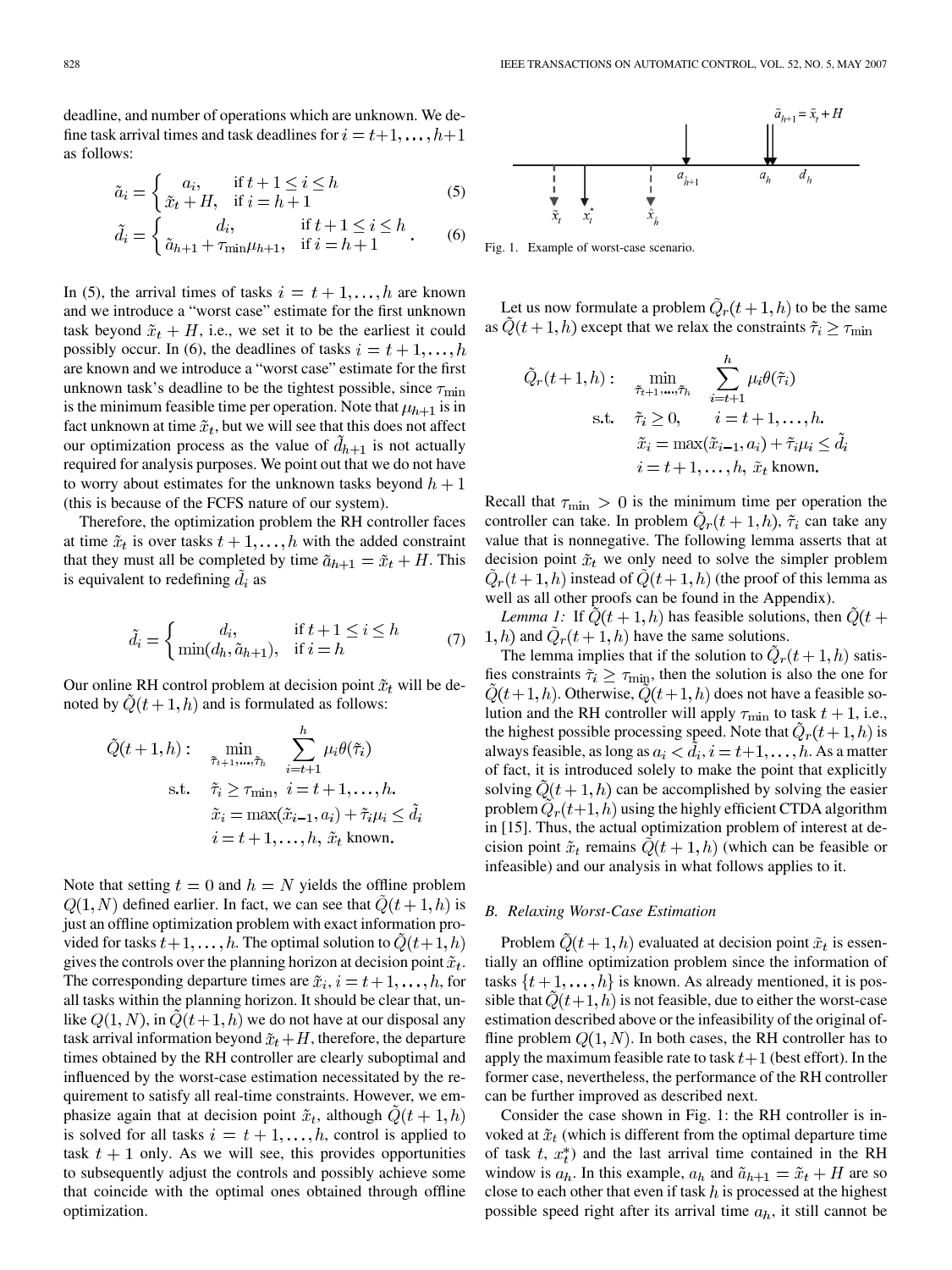<span id="page-4-0"></span>finished by time  $\tilde{a}_{h+1} = \tilde{x}_t + H$ . Therefore, there is no way for  $Q(t+1,h)$  to be feasible. Note that in this case the infeasibility of  $\ddot{Q}(t+1,h)$  is a result of worst case estimation;  $a_{h+1}$  may in fact be much larger than  $\tilde{a}_{h+1}$  and the offline problem  $Q(1, N)$ may in fact be feasible. In this case, the controller will apply the highest possible speed to process task  $t + 1$ . However, this is not really necessary if we can find a task  $\hat{h} < h$  within the RH window such that all tasks  $j \in \{t+1, \ldots, \hat{h}\}\)$  can be finished by  $\min(d_j, a_{\hat{h}+1})$ , i.e.,  $\tilde{x}_j < \min(d_j, a_{\hat{h}+1})$ . The reason is that we are using worst case estimation to guarantee that the deadline of task  $h + 1$  is met, but as long as some task and all tasks before it are completed by the arrival time of its next task (not necessarily the last one within the RH window), this is sufficient to guarantee that future tasks can meet their deadlines. In other words, there is no need to use all future task information, if using partial information is more beneficial.

To formalize the previous idea, we define for all  $j = t +$  $1,\ldots,h$ 

$$
\hat{x}_j = \max(\hat{x}_{j-1}, a_j) + \tau_{\min}\mu_j \quad \hat{x}_t = \tilde{x}_t
$$

and observe that  $\hat{x}_j$  is the departure time of task j (over the planning horizon starting at decision time  $\tilde{x}_t$ ) obtained by applying the "fastest" possible control  $\tilde{\tau}_i = \tau_{\min}$  to all tasks i such that  $t+1 \leq i \leq j \leq h$ . We also define

$$
S = \{j : t + 1 \le j < h, \hat{x}_i \le \min(d_i, a_{j+1})
$$
\nfor all  $i, t + 1 \le i \le j\}$ \n
$$
\hat{h} = \begin{cases}\n\sup S, & \text{if } S \neq \emptyset \\
\infty, & \text{otherwise}\n\end{cases}
$$
\n
$$
\tilde{h} = \min(h, \hat{h}).\n\tag{8}
$$

The *th task is defined in such a way that the RH controller* has a choice, when  $Q(t+1,h)$  is infeasible, of formulating the associated RH control problem with a window ending at  $a_{\hat{h}+1}$ instead of  $\tilde{a}_{h+1} = \tilde{x}_t + H$ . As was the case with the definition of  $h$ , the value of  $\hat{h}$  also depends on  $t$ , but for notational simplicity we will omit this dependence and only write  $h_t$  when it is necessary to indicate dependence on  $t$ . Using this definition, we also redefine task deadlines in [\(7\)](#page-3-0) as

$$
\tilde{d}_j = \begin{cases}\n d_j, & t+1 \le j \le h, \ j \neq \tilde{h} \\
 \min(d_j, \tilde{a}_{j+1}), & j = \tilde{h}\n\end{cases}
$$
\n(9)

At decision point  $\tilde{x}_t$ , the proposed RH controller solves an optimization problem (whose solution was shown to be efficiently obtained in [\[15\]](#page-14-0)) over the planning horizon based on the current available task information and a worst case estimate of the next unknown task. The optimization problem is  $Q(t+1, h)$  with  $h$ given in (8). By defining  $h$ , the performance of the RH controller can be improved when  $\ddot{Q}(t+1,h)$  is infeasible due to a very conservative estimate for  $a_{h+1}$ , since a lower cost is obtained by allowing longer processing times compared to the shorter ones imposed by this conservative estimate; formally, this will be shown in the results of the next section. Solving  $Q(t+1, h)$  gives us the solution over the planning horizon, but we only apply it to task  $t + 1$ . The same procedure is performed when the controller moves to the next decision point  $\tilde{x}_{t+1}$ . We reiterate that it is entirely possible that the offline control problem  $Q(1, N)$ is infeasible (some real-time constraints cannot be met) due to

heavy arrivals and tight deadlines. In this case, the RH controller occasionally applies the maximum processing speed.

## IV. PROPERTIES OF THE RH CONTROLLER

Clearly, the RH sample path and the optimal sample path are generally different. Recalling that  $\{\tau_i^*\}, i = 1, \ldots, N$ , is the optimal solution of the offline problem  $Q(1, N)$  which we assume to be feasible, and  $\{x_i^*\}$  is the corresponding task departure time sequence, we introduce the error in departure times evaluated by the RH controller relative to the optimal controller as follows:

*Definition 1:* The departure time error for task i is  $\varepsilon_i = x_i^*$  $\tilde{x}_i.$ 

When applying RH control, we would like  $\varepsilon_i$  to be as small as possible and possibly have  $\varepsilon_i = 0$  for at least some segments of the RH sample path. In this section, we explore the properties of the RH controller by addressing the following questions: *i*) What is the relationship between  $x_i^*$  and  $\tilde{x}_i$ ? *ii*) Can we identify some departure points on the RH sample path such that  $\tilde{x}_i = x_i^* ? iii$ What are the properties of the error  $\varepsilon_i$ ? Before we get into the detailed analysis, we summarize the main properties of the RH controller to be established.

- 1) Departure times on the RH sample path are bounded by those on the optimal sample path, i.e.,  $\tilde{x}_i \leq x_i^*$ , for all i (Lemma 5 and Theorem 1).
- 2) At certain decision points, when the RH window size is large enough, controls and task departure times over the planning horizon are optimal, i.e.,  $\tilde{x}_i = x_i^*$ , for some  $i \in$  $\{t+1,\ldots,h\}$  (Lemmas 6 and 7).
- 3) Two ways are established to find departure points such that  $\tilde{x}_i = x_i^*$  (Lemmas 8 and 9 and Theorem 2).
- 4) If  $\tilde{x}_i = x_i^*$  and  $\tilde{x}_j = x_j^*$  with tasks i and  $j > i$  both within the planning horizon, then  $\tilde{x}_k = x_k^*$  for all  $k = i, \dots, j$ (Theorem 3).
- 5) At any decision point  $\tilde{x}_t$ , once we identify some i such that  $\tilde{x}_i = x_i^*$  over the planning horizon, then all the decision points between  $t$  and  $i$  can be skipped (Theorem 4). Moreover, the corresponding errors of these tasks are non-increasing (Theorem 5).
- 6) The errors are nonincreasing in the RH window size  $H$ (Theorem 6).

**Relationship between the optimal and the RH sample paths.** We formulate a generalized optimization problem  $G(p, q; t_1, t_2)$ , which is convenient in deriving the results that follow:

$$
G(p,q;t_1,t_2): \quad \min_{\delta_p,\dots,\delta_q} \quad \sum_{i=p} \mu_i \theta(\delta_i)
$$
  
s.t.  $\delta_i \ge \delta_{\min}, \ i = p, \dots, q$   
 $y_i = \max(y_{i-1}, \bar{a}_i) + \delta_i \mu_i \le \bar{d}_i$   
 $i = p, \dots, q, \ y_{p-1} = \bar{a}_p$   
 $\bar{a}_i = \max(a_i, t_1), \ \bar{d}_i = \min(d_i, t_2)$   
 $i = p, \dots, q.$ 

Note that  $\delta_{\min} > 0$  is given and  $G(p, q; t_1, t_2)$  is a generalization of problems we have already defined. For example, the offline problem  $Q(1, N)$  is identical to  $G(1, N; a_1, d_N)$  and the RH controller's optimization problem  $\tilde{Q}(t+1,h)$  is identical to  $G(t+1,h;\tilde{x}_t,\tilde{a}_{h+1})$ . We will use  $P(p,q;t_1,t_2)$  to denote the optimal cost of processing tasks  $\{p, \ldots, q\}$ , from time  $t_1$  to  $t_2$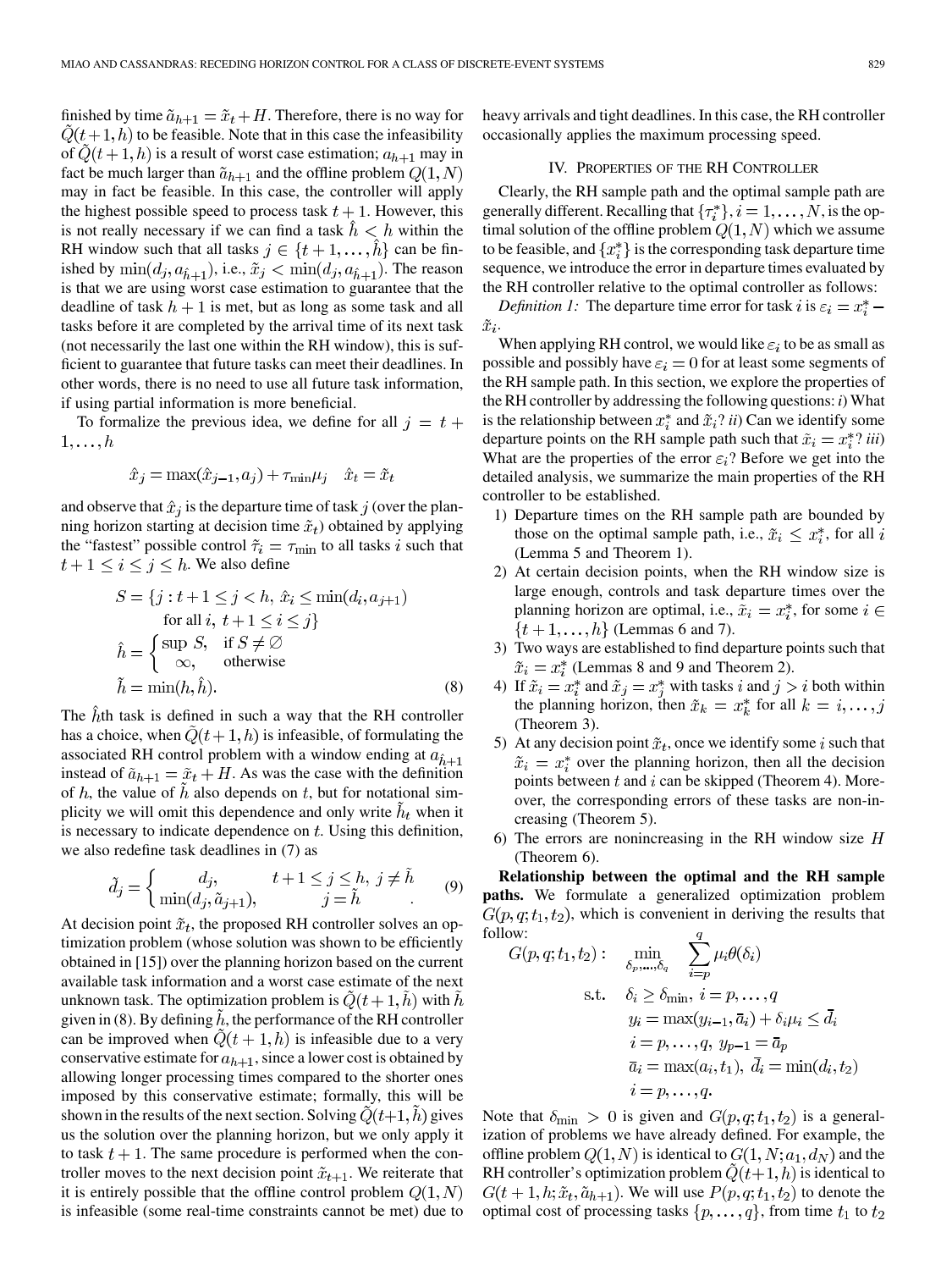if  $G(p, q; t_1, t_2)$  is feasible. If the problem does not have a feasible solution,  $P(p, q; t_1, t_2)$  is undefined.

*Lemma 2:* Under Assumption 1,  $G(p, q; t_1, t_2)$  has a unique optimal solution for any  $p \le q$ ,  $t_1 < t_2$ .

While it has been shown in [\[14\]](#page-14-0) that the optimal sample path of the system we are considering, but without real-time constraints, can be decomposed into busy periods and blocks as defined in [Section II,](#page-1-0) the next lemma shows another decomposition property of the optimal sample path of  $G(p, q; t_1, t_2)$ .

*Lemma 3:* Let  $y_m^*$  be the optimal departure time of task  $m \in$  $\{p,\ldots,q\}$  in  $G(p,q;t_1,t_2)$ . For any i, j such that  $p \leq i < j \leq n$ q, the unique optimal solution to  $G(i, j; y^*_{i-1}, y^*_i)$  is  $\delta^*_i, \ldots, \delta^*_i$ , and the corresponding optimal departures are  $y_i^*, \ldots, y_i^*$ .

This lemma shows that the optimal sample path of  $G(p, q; t_1, t_2)$  can be decomposed by optimal departure points. Solving this control problem is equivalent to combining the optimal solutions to the sub-problems obtained by partitioning through these optimal departure points. Obviously, this decomposition cannot be used to calculate the optimal sample path directly, since  $y_{i-1}^*$ ,  $y_i^*$  are unknown; it is, however, very helpful in our ensuing analysis. In addition, note that because  $G(p, q; t_1, t_2)$  is the general form of the optimization problems we are dealing with, the results above apply to  $Q(1, N)$ ,  $Q(t+1, h)$  as well.

The next lemma is an auxiliary one which is crucial in our analysis.

*Lemma 4:* Let  $y'_m$  and  $y''_m$  be the optimal departure time of task  $m \in \{p, ..., q\}$  in  $G(p, q; t'_1, t'_2)$  and  $G(p, q; t''_1, t''_2)$  respectively, where  $t'_1 < t'_2$ ,  $t''_1 < t''_2$ . Suppose  $a_p \leq t'_1 \leq t''_1$ , and  $t'_2 \leq t''_2 \leq d_q$ . Then,  $y'_m \leq y''_m$ , for all m.

With the help of Lemmas 2–4, we can characterize the relationship between departure times on the RH sample path and the optimal sample paths as follows.

*Lemma 5:* At any decision point  $\tilde{x}_t$ ,  $\tilde{x}_i \leq x_i^*$ ,  $i \in \{t +$  $1,\ldots,h$ .

This lemma shows that the departure times evaluated by the RH controller at  $\tilde{x}_t$  are upper bounded by the optimal departure times. Recall, however, that at  $\tilde{x}_t$  we solve an optimization problem over all tasks in the current planning horizon, but only apply control to the next task  $t + 1$ . Thus, this result does not imply that all departure times in the *final* RH sample path satisfy this relationship. This more general result is established next.

*Theorem 1:*  $\tilde{x}_t \leq x_t^*$ ,  $1 \leq t \leq N$ .

This result shows that the RH controller is more conservative than the optimal controller. Therefore, our RH controller can guarantee all task deadlines, provided feasible solutions exist for  $Q(1, N)$ .

**Identification of optimal departure points on the RH sample path.** We shall next address the second issue mentioned at the beginning of this section: how to identify possibly optimal departure points on the RH sample path. As we will see, accomplishing this has three major benefits: *i*) obtain optimal controls over segments of the RH sample path, *ii*) prevent departure time errors from accumulating, and *iii*) save considerable computation time in our RH optimization process. We begin by showing that under certain conditions, and when the RH window size is large enough, the RH controller yields optimal controls.

*Lemma 6:* Let  $(k, n)$  be a BP on the optimal sample path and  $\tilde{x}_{k-1}$  be the current decision time on the RH sample path with  $h \geq n + 1$ . Let  $\tilde{\tau}_i, i \in \{k, ..., h\}$ , be the optimal solution to  $Q(k, h)$ , and  $\tilde{x}_i$  be the corresponding departure time. Then  $\tilde{x}_i = x_i^*$  and  $\tilde{\tau}_i = \tau_i^*$  for all  $i = k, \ldots, n$ .

*Lemma 7:* Let  $(k, n)$  be a block on the optimal sample path and  $\tilde{x}_{k-1}$  be the current decision time on the RH sample path with  $\tilde{h} \ge n + 1$ . Let  $\tilde{\tau}_i, i \in \{k, \dots, \tilde{h}\}$ , be the optimal solution to  $\tilde{Q}(k, \tilde{h})$ , and  $\tilde{x}_i$  be the corresponding departure time. Then  $\tilde{x}_i = x_i^*, \tilde{\tau}_i = \tau_i^*,$  for all  $i = k, \ldots, n$ .

These results show that at certain decision points, when the RH window size  $H$  is large enough, our control over the planning horizon is error-free. In Lemma 6, the condition that  $(k, n)$ is a BP on the optimal sample path can be easily checked by the fact that  $x_n^* = d_n < a_{n+1}$  established in [\[15\]](#page-14-0). Therefore, the RH controller may apply all controls determined at  $\tilde{x}_{k-1}$ to all  $k, \ldots, n$ , instead of applying control to task k only. In Lemma 7, recall that a block may end with a critical task, i.e.,  $x_n^* = a_{n+1}$  on the optimal sample path, but the RH controller cannot identify such points. However, as shown next, even if the RH controller operates one task at a time, the RH controls for the block  $(k, n)$  are still optimal in the final RH sample path. In fact, we show that even when  $H$  is not large enough, the RH planning horizon can still contain departure times that coincide with the optimal ones.

The next lemma is very helpful in further decomposing the optimal sample path from the viewpoint of the RH controller.

*Lemma 8:* At any decision point  $\tilde{x}_t$ , let  $\{\tilde{\tau}_i\}$ ,  $i =$  $t + 1, \ldots, h$ , be the optimal solution to  $\tilde{Q}(t + 1, \tilde{h})$  and  $\tilde{x}_i$  be the corresponding departure time. If there exists some  $m \in \{t+1,\ldots,h\}$  such that  $\tilde{x}_m = d_m$ , then  $x_m^* = d_m$ .

Thus, as long as we find a task within the current planning horizon which departs at its deadline, this task must also depart at its deadline on the optimal sample path. This lemma helps us prevent errors from accumulating on the RH sample path. Moreover, by knowing this future optimal departure time, we will see that we do not have to perform any further computation until that time.

Lemma 8 provides one way to identify optimal departure points on the RH planning horizon. In what follows, we will determine another way, based on critical tasks on the optimal sample path, i.e., tasks i such that  $x_i^* = a_{i+1}$ . Therefore, if we can find a task  $i$  which is critical on the optimal sample path, then we can identify its optimal departure point which is given by  $a_{i+1}$ . As we will see, under some conditions and at the expense of some extra work, we can indeed identify a critical task on the optimal sample path. Let us start with an auxiliary lemma.

*Lemma 9:* At any decision point  $\tilde{x}_t$ , let  $\{\tilde{\tau}_i\}, i = t+1, \ldots, h$ , be the optimal solution to  $\tilde{Q}(t+1,\tilde{h})$  and  $\{\tilde{x}_i\}$  be the corresponding departure times. If *i*)  $\tilde{a}_{i+1} < d_i \neq \tilde{x}_i$  for all *i*, and *ii*) task c is critical on the optimal sample path of  $G(t+1, h; \tilde{x}_t, d_{\tilde{h}})$ ,  $t+1 \leq c < h$ , then  $\tilde{x}_c = a_{c+1}$ .

This lemma helps us establish the following result which provides an alternative to Lemma 8 for identifying departure times on the planning horizon that are optimal.

*Theorem 2:* At any decision point  $\tilde{x}_t$ , let  $\{\tilde{\tau}_i\}$ ,  $i = t +$  $1, \ldots, h$ , be the optimal solution to  $Q(t+1, h)$  and  $\{\tilde{x}_i\}$  be the corresponding departure times. Suppose  $\tilde{a}_{i+1} < d_i \neq \tilde{x}_i$ , for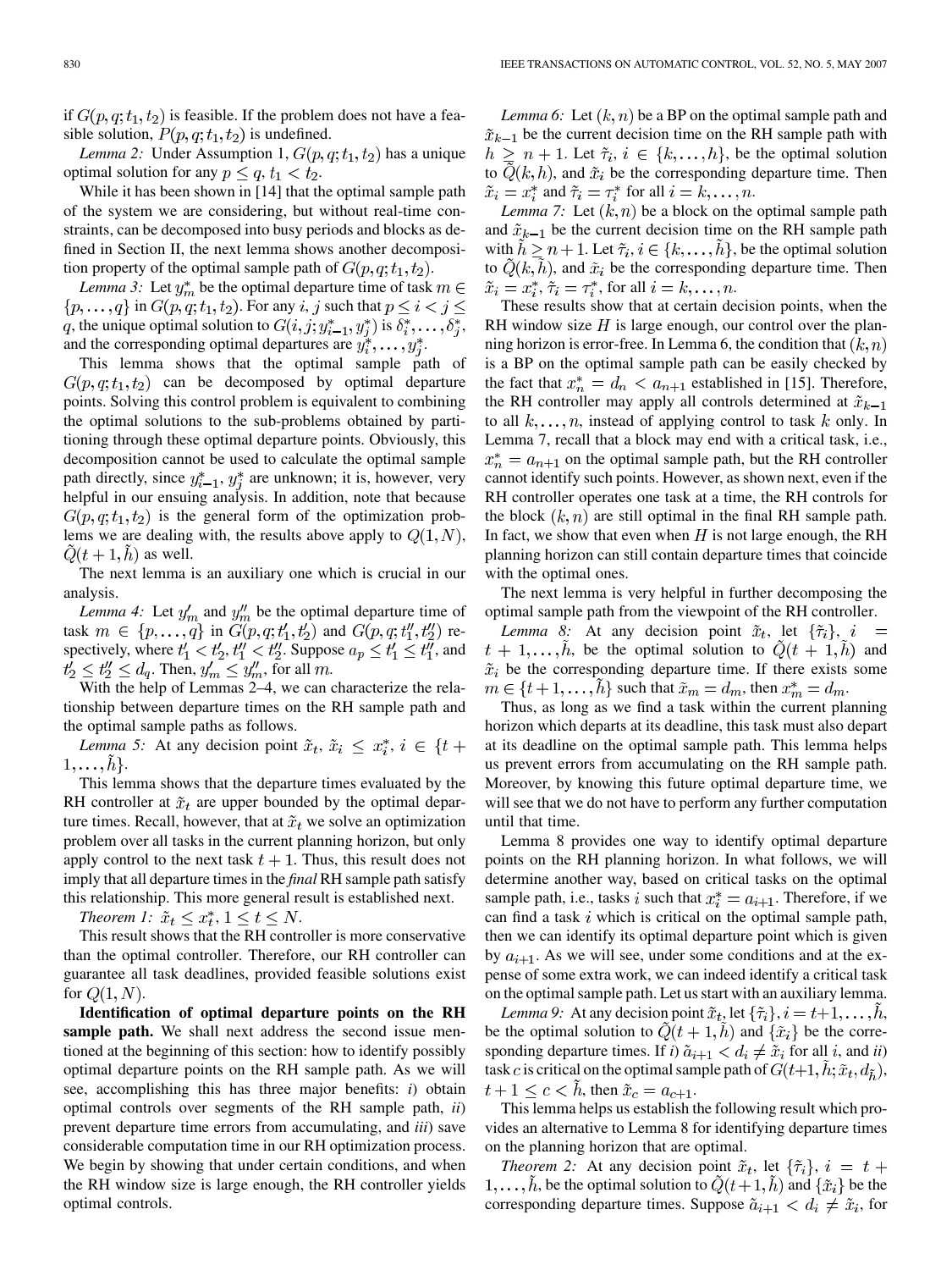<span id="page-6-0"></span>all *i*. Then, the necessary condition for task  $c, t+1 \leq c < h$ , to be critical on the optimal sample path is that  $\tilde{x}_c = a_{c+1}$ . A sufficient condition for task  $c$  to be critical on the optimal sample path is that  $\tilde{x}_t = x_t^*$  and task c is critical on the optimal sample path of  $G(t+1, \tilde{h}; \tilde{x}_t, d_{\tilde{h}})$ .

This theorem shows that once we find some tasks are critical over the planning horizon and the current decision point coincides with the corresponding optimal departure, we have a chance to identify critical tasks on the optimal sample path at the expense of solving  $G(t + 1, h; \tilde{x}_t, d_{\tilde{h}})$ : if a task is critical on the optimal sample path of  $G(t + 1, h; \tilde{x}_t, d_{\tilde{h}})$  then it is also critical on the optimal sample path.

We now have two ways to identify optimal departure points on the RH planning horizon. One way is to find a departure point  $\tilde{x}_m$  in the planning horizon such that  $x_m^* = d_m$ . The other way is to find a critical task on the optimal sample path of  $G(t+1, h; \tilde{x}_t, d_{\tilde{h}})$  when  $\tilde{x}_t = x_t^*$ .

The next theorem shows that if a decision point is such that  $\tilde{x}_t = x_t^*$ , then, regardless of how large the RH window is, if we can identify some  $m \in \{t+1, \ldots, \tilde{h}\}$  such that  $\tilde{x}_m = x_m^*$ , then the optimal controls for tasks  $\{t+1,\ldots,m\}$  are immediately obtained over the current planning horizon.

*Theorem 3:* At any decision point  $\tilde{x}_t$ , let  $\{\tilde{\tau}_i\}$ ,  $i = t +$  $1, \ldots, \tilde{h}$ , be the optimal solution to  $\tilde{Q}(t+1, \tilde{h})$  and  $\{\tilde{x}_i\}$  be the corresponding departure times. If *i*)  $\tilde{x}_t = x_t^*$ , and *ii*) there exists some  $m \in \{t+1, \ldots, h\}$  such that  $\tilde{x}_m = x_m^*$ , then  $\tilde{x}_i = x_i^*$ ,  $\tilde{\tau}_i = \tau_i^*$ , for all  $i = t + 1, \ldots, m$ .

One advantage of identifying these optimal departure points is that we can prevent errors from accumulating. Another advantage is that once two such points are identified we do not need to perform any computation between them, thus saving time and computational effort. In energy-constrained applications (such as in wireless sensor networks), this can become quite critical. However, a question still remains: although we can identify a set of optimal controls over the planning horizon, will these controls remain the same over future planning horizons? Before we answer this question, let us introduce  $\tilde{x}_m(t)$  to be the RH departure time of task m evaluated at  $\tilde{x}_t$ . At decision point  $\tilde{x}_t$ , let  $\{\tilde{\tau}_i\}, i = t+1, \ldots, h$ , be the optimal solution to  $Q(t+1,h)$ and  $\{\tilde{x}_i\}$  be the corresponding departure times. Then, we can write  $\tilde{x}_m(t) = \tilde{x}_m$ . We will start with an auxiliary lemma below which will help us establish Theorem 4.

*Lemma 10:* At any decision point  $\tilde{x}_t$ , suppose there exists some  $m \in \{t+2,\ldots,h\}$  such that  $\tilde{x}_m(t) = d_m$  or some  $m \in \{t+2,\ldots,\tilde{h}-1\}$  such that  $\tilde{x}_m(t) = x_m^* = a_{m+1}$ . Then  $\tilde{x}_m(i) = x_m^*$  at decision point  $\tilde{x}_i, t+1 \leq i \leq m-1$ .

*Theorem 4:* At any decision point  $\tilde{x}_t$ , suppose there exists some  $m \in \{t+2,\ldots,h\}$  such that  $\tilde{x}_m(t) = d_m$  or some  $m \in \{t+2,\ldots,\tilde{h}-1\}$  such that  $\tilde{x}_m(t) = x_m^* = a_{m+1}$ . Then  $\tilde{x}_j(i) = \tilde{x}_j(t)$ , for  $i = i + 1, ..., m - 1$ ,  $j = i + 1, ..., m$ .

This theorem shows that once an optimal departure point is identified over the RH planning horizon by Lemma or Theorem 2, all the RH controls between the current decision point and this optimal departure point will be the ones in the final RH sample path. This implies two nice properties of our RH control: *i*) Once an optimal departure point is identified over the RH planning horizon by Lemma 8 or Theorem 2, we can apply the RH controls to all tasks  $j \in \{t+1,\ldots,m\}$  and skip the

optimization procedures for all tasks  $t + 2, \ldots, m$ , and *ii*) As in Lemma 7 where the RH window size is larger than a block on the optimal sample path and the RH controller does not know this fact, we can still obtain optimal controls for all tasks within the block.

**Error Properties of the RH Controller.** So far, we have shown how to identify departure times on the RH sample path that are optimal. Our next step is to study the departure error properties of the RH controller.

It has been shown that when the RH controller happens to act at the starting point of a block on the optimal sample path, there are conditions under which the error is monotonically nondecreasing over the planning horizon [\[16, Lemma 4.10\].](#page-14-0) However, since we only apply  $\tilde{\tau}_{t+1}$  at decision time  $\tilde{x}_t$ , it is possible that the error may decrease at the next execution point of the RH controller. The next theorem shows that under some conditions, the error will in fact be nonincreasing.

*Theorem 5:* At any decision point  $\tilde{x}_t$ , let  $\{\tilde{\tau}_i\}$ ,  $i = t +$  $1, \ldots, \tilde{h}$ , be the optimal solution to  $\tilde{Q}(t + 1, \tilde{h})$  and  $\{\tilde{x}_i\}$  be the corresponding departure times. If there exists some  $m =$ , then  $\varepsilon_{i+1} \leq \varepsilon_i$  for all .

This theorem asserts that once an optimal departure  $x_m^*$  is identified by the RH controller, the error will be nonincreasing from the current decision point to  $x_m^*$  on the RH sample path.

Finally, we will also show that when applying RH control the departure error of each task is a nonincreasing function of the RH window size  $H$ .

*Theorem 6:* Suppose we have two RH controllers with window sizes  $H_1$ ,  $H_2$ . Let  $\tilde{x}_{i,1}$ ,  $\tilde{x}_{i,2}$  be the corresponding departure times of task  $i$ ,  $\tilde{\tau}_{i,1}$ ,  $\tilde{\tau}_{i,2}$  the corresponding RH controls of task i, and  $\varepsilon_{i,1}$ ,  $\varepsilon_{i,2}$  the corresponding departure errors of task *i*. If  $H_1 < H_2$ , then  $\tilde{x}_{i,1} \leq \tilde{x}_{i,2}$  and  $\varepsilon_{i,1} \geq \varepsilon_{i,2}$ , for  $i=1,\ldots,N.$ 

In practice, the information within the RH window is usually associated with resources such as memory or communication energy. In general, the larger the RH window size, the more resources are required; it is natural to expect the performance of the RH controller to improve with larger RH window size, as confirmed by Theorem 6.

## V. SIMULATION RESULTS

In this section, we present some numerical results obtained by applying our RH control approach to some simulated systems. We begin by establishing some notation associated with different controllers we will compare: *i*) *Optimal*: Offline controller (assumed to be feasible) with exact task information, *ii*) *RH1*: RH controller with  $h = h$ , *iii*) *RH2*: RH controller with  $h = \min(h, \tilde{h})$ , *iv*) *RH3*: RH controller with  $h = \min(h, \tilde{h})$  and decision point skipping (recalling Theorem 4, once an optimal departure point is identified over a planning horizon, the controller does not have to be invoked until this point. *RH3* skips all decision points between the current one and an optimal departure point identified over the current planning horizon).

Experiments were performed for two different traffic patterns: a Poisson arrival process and a bursty arrival process. The deadline of each task is uniformly distributed in  $[a_i+d_1, a_i+d_2]$ . We also consider two deadline settings for all tasks: one with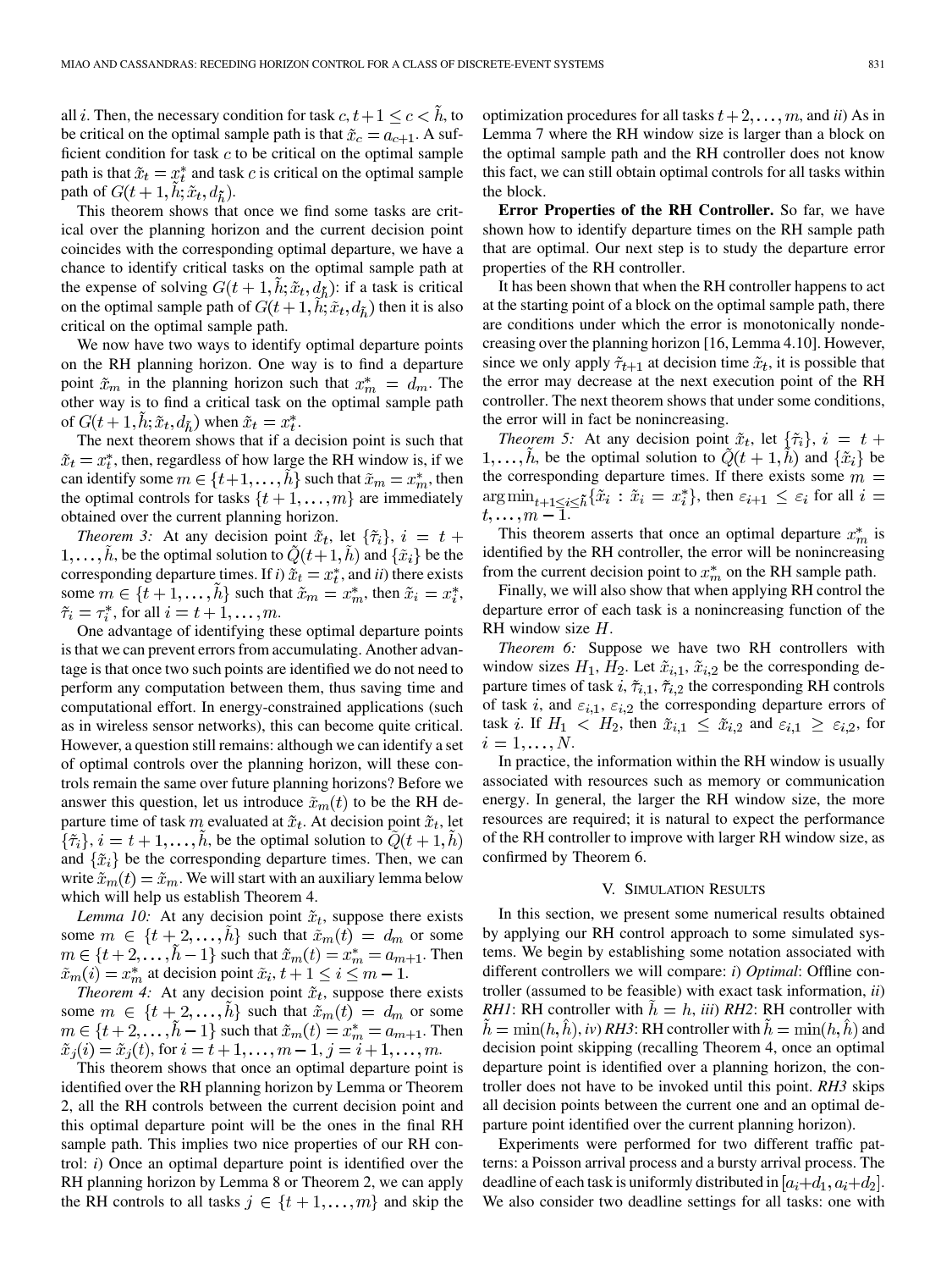"tight" deadlines, the other with "loose" deadlines. By letting  $d_1 = 5$  s  $d_2 = 20$  s in the former setting, we expect multiple BPs on the optimal sample path; in the latter setting with  $d_1 = 50$  s,  $d_2 = 200$  s the probability of the optimal sample path being a single BP is very high. The mean interarrival time of the Poisson arrival process is set to 5s. For bursty arrivals, the length of a burst is randomly chosen among integers ranging from 10 to 20, the interval between two adjacent bursts is uniformly distributed in [50,100]s, the interval between two adjacent tasks within the same burst is uniformly distributed in [1,2]s and [0,1]s for tight deadline setting and loose deadline setting, respectively.

Figs. 2 and 3 show the relative cost error as a function of the RH window size  $H$  in the case where tasks arrive in a bursty fashion. Similar results are obtained for the Poisson arrival process and are omitted. The relative cost error is defined as: (cost under controller *RHi*-optimal cost)/optimal cost with  $i = 1, 2, 3$ . The results are from 10 simulation runs with 500 tasks in each run. It can be seen that all RH controllers approach the optimal offline controller with increasing  $H$ , but  $RH2$  and *RH3* (whose performance is virtually indistinguishable as expected by Theorem 4) are significantly superior to the more conservative *RH1*. When the deadlines are loose, that is, the optimal sample path is very likely to contain only one BP, all RH controllers need a larger RH window to approach the optimal offline controller. In Fig. 3, note that the performance of *RH1* deteriorates after  $H = 25$  s. This is because when H is around 25s,  $\tilde{x}_t + H$  is more likely to fall into the idle period between two sets of bursty tasks for the particular parameter settings; when H is smaller or larger,  $\tilde{x}_t + H$  is more likely to fall into a set of bursty tasks. Due to worst-case estimation, the latter case is more likely to make  $Q(t + 1, h)$  infeasible, and then force the RH controller to apply  $\tau_{\min}$  to task  $t + 1$ .

Figs. 4, [5](#page-8-0) are plots of the departure errors  $\varepsilon_i$ . In this case, the results are obtained with a Poisson arrival process over 100 tasks. It is worth observing that there exist several intervals over which  $\varepsilon_i = 0$ .

Fig. 3. Bursty arrivals, loose deadlines.

5

 $10$ 

15

 $2.5$ 

 $\overline{c}$ 

 $1.5$ 

 $\overline{1}$ 

 $0.5$ 

0

0

Departure errors of RH Controllers 16 -RH … RH,  $14$  $\overline{P}$ RH $\overline{P}$  $12$ Departure errors  $10$  $\,$  8  $\,$  $\epsilon$ ź  $\Omega$ **Task Departures** 

 $20$ 

25

RH Window size(s)

30

35

Fig. 4. Poisson arrivals, tight deadlines,  $H = 10$  s.

Based on these numerical results: *i*) We verify that RH controllers using the window boundary  $\tilde{h} = \min(h, \tilde{h})$  clearly outperform those using the original window boundary  $h$ ,  $ii$ ) We observe that the performance of our RH controllers rapidly approaches the optimal one when using  $\hat{h}$  and increasing  $H$ , and *iii*) We confirm Theorem 4, i.e., the property that using the window boundary  $\hat{h}$ , once an optimal departure point is identified in the current planning horizon, deactivating the controller up to that point does not downgrade performance, while accelerating RH control.

## VI. RH CONTROL WITHOUT FUTURE TASK INFORMATION

The RH controller we proposed in [Section III](#page-2-0) relies on exact task information within the RH window. An interesting question is "what is the performance of the RH controller without *exact* future task information?" In some cases, for example, only statistical information about future tasks is available (e.g., the arrival rate). In general, hard deadline satisfaction cannot be 100%



<span id="page-7-0"></span>832 IEEE TRANSACTIONS ON AUTOMATIC CONTROL, VOL. 52, NO. 5, MAY 2007

Performance of RH controllers

Optimal

50

45

– คน้

 $\star$  RH<sub>2</sub>

 $\bullet$  RH

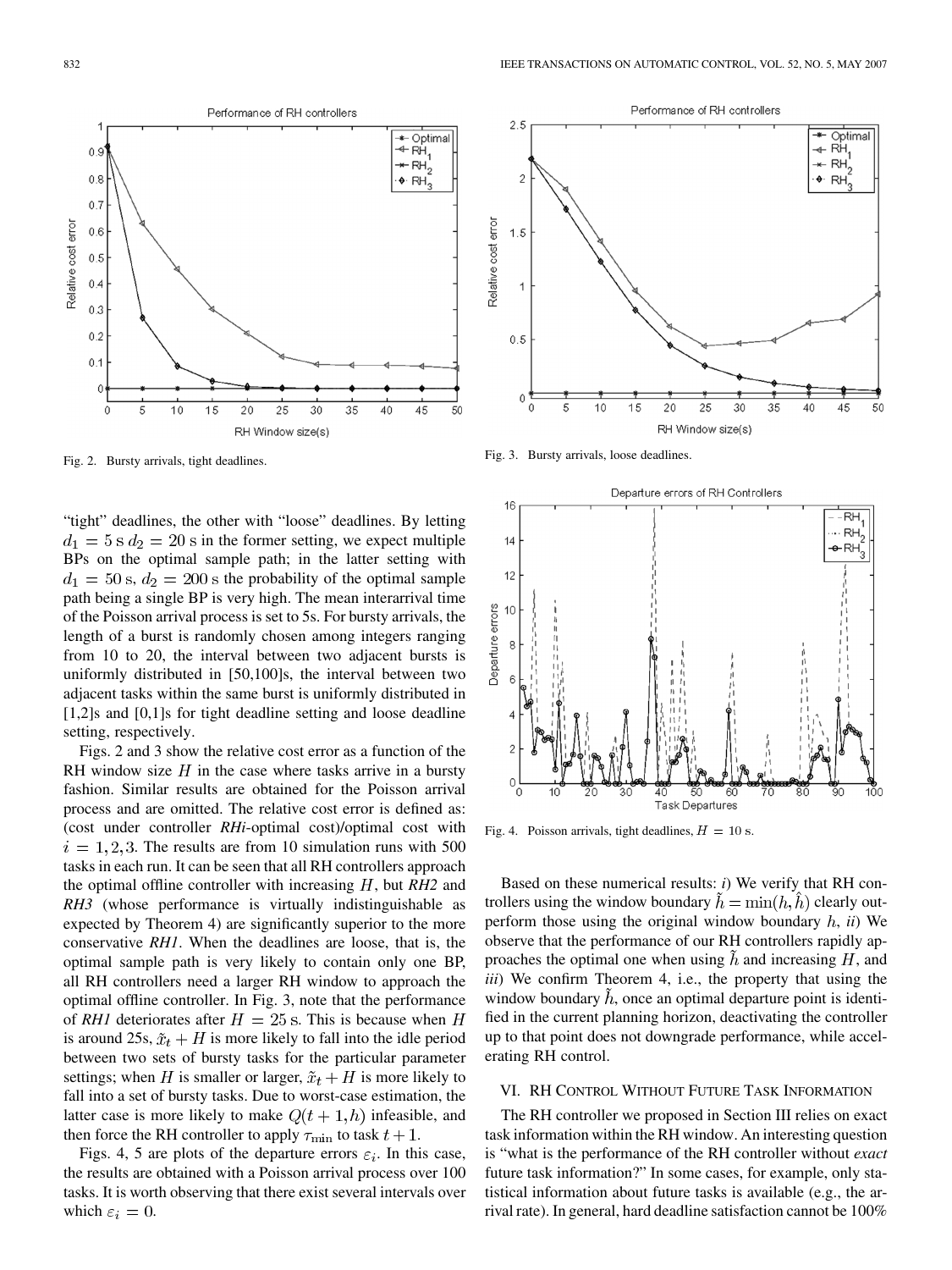<span id="page-8-0"></span>

Fig. 5. Poisson arrivals, tight deadlines.

guaranteed if future task information is unavailable and we want to avoid an overly conservative worst-case approach as in [Sec](#page-2-0)tion III. The goal then becomes the minimization of the fraction of tasks that violate their deadlines.

In what follows, we present some numerical results when future task information is unavailable and the RH controller does not know the task arrival process. We define *RH4* to be an RH controller with future task estimation as follows: the controller assumes that future tasks arrive periodically with period  $1/\lambda$ , where  $\lambda$  is an estimated arrival rate. For example, suppose  $H = 50$ ,  $\lambda = 0.2$ ; then at any decision point t, the controller assumes that 10 tasks will arrive at time  $t+5, t+10, \ldots, t+50$ respectively. Note that at each decision point, the optimization process includes not only estimated future tasks, but also backlogged ones. Controller *RH4* works exactly the same as *RH2* and *RH3* do, i.e., the controller performs optimization over the planning horizon, and applies control to the next task only. The only difference is that future task information is totally unknown to *RH4*. Specifically, *RH4* will use an estimated arrival rate  $\lambda =$  $0.2$  in the following experiments.

In the first example shown in Figs. 6 and 7, we consider equal sized tasks with  $d_i = a_i + d$  and a bursty arrival process (described in [Section V\)](#page-6-0). For example, these tasks can be equal sized audio/video packets which must be processed or transmitted over a certain fixed interval after their arrivals to guarantee a Quality-of-Service (QoS) requirement.

Fig. 6 shows the relative cost of *RH4* compared to *RH1* and *RH2* . It can be seen that *RH4* has a lower cost than both *RH1* and *RH2* . This is because *RH1* and *RH2* are aiming at minimizing the cost and guaranteeing hard deadline satisfaction at the same time, while *RH4* does not account for deadline satisfaction before a task actually arrives. In this setting, task deadlines are easily met so it is not surprising that *RH4* incurs the lowest cost. Fig. 7 shows the relationship between task departure times and deadlines when RH window size is  $H = 10$ . It turns out that *RH4* operates close to the deadlines, while *RH1* and *RH2* are far from them. This implies that although *RH4* incurs less cost, it



Performance of RH controllers (Bursty arrivals, d=75)

Fig. 6. Bursty arrivals, fixed loose deadlines.



Fig. 7. Bursty arrivals, fixed loose deadlines,  $H = 10$ .

may not be able to guarantee hard deadline satisfaction in some cases.

In the next example shown in [Figs. 8](#page-9-0) and [9,](#page-9-0) we consider a Poisson arrival process with  $\lambda = 0.2$ , deadlines  $d_i$  uniformly distributed between  $[a_i + c_1, a_i + c_2]$ , where  $c_1$  and  $c_2$  are constants, and the *RH4* controller uses  $a_i + c_1 + (c_2 - c_1)/2$  to estimate task  $i$ 's deadline. In this setting, task deadlines are tight. Therefore, as shown in [Fig. 9,](#page-9-0) *RH4* cannot guarantee hard deadline satisfaction. What happens is that *RH4* uses a low speed to process tasks initially; noticing that certain tasks' deadlines are hard to be met after their arrivals, *RH4* will then use a high speed to compensate. This kind of strategy will incur a higher cost than *RH1* and *RH2* .

## VII. CONCLUSION AND DISCUSSION

We have proposed an RH controller for a class of DES with real-time constraints in order to overcome the absence of future information in online control settings. The RH controller has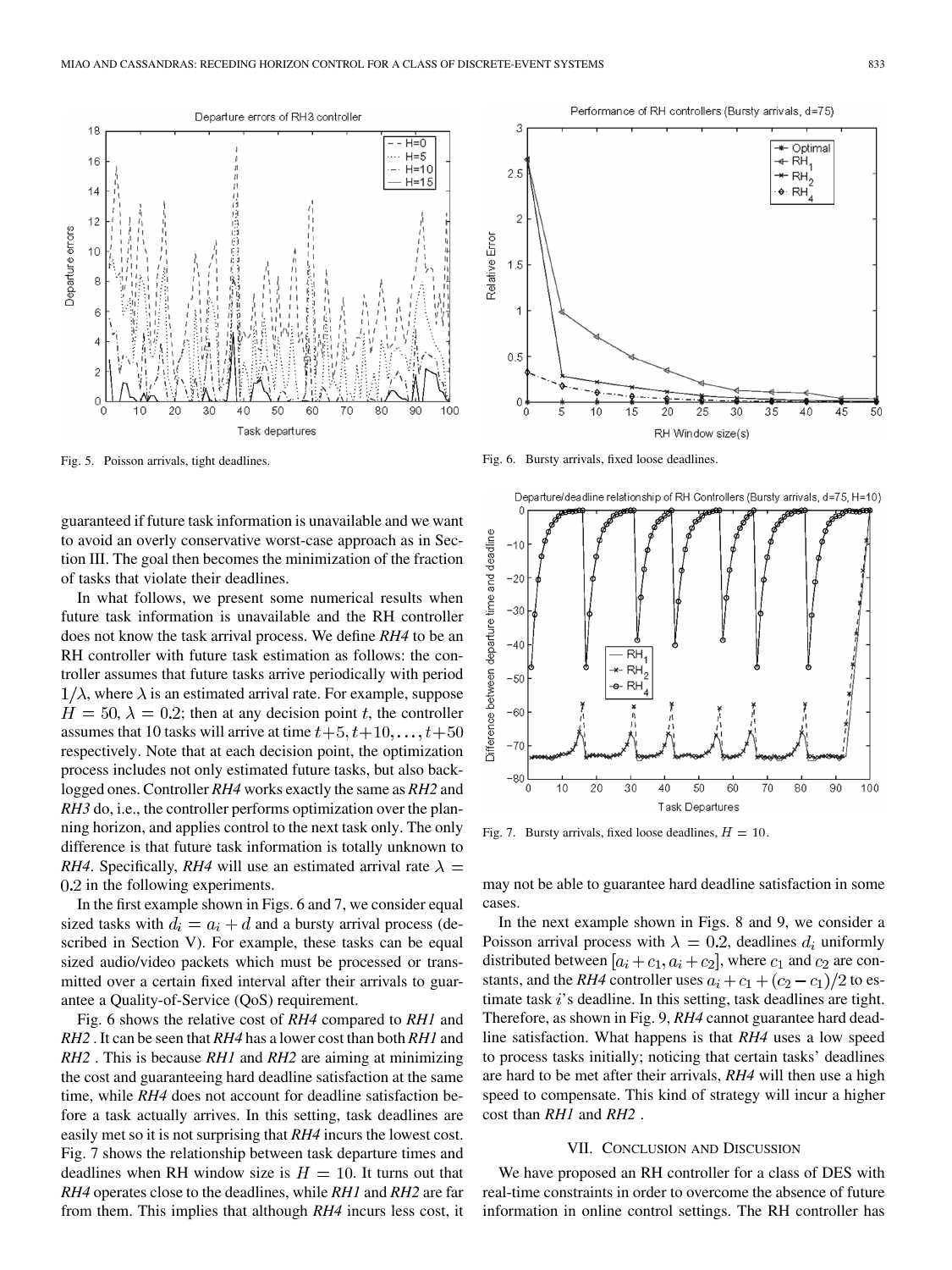<span id="page-9-0"></span>

Fig. 8. Poisson arrivals, tight deadlines.



Fig. 9. Poisson arrivals, tight deadlines,  $H = 10$ .

several attractive properties, including *i*) the fact that it still guarantees all real-time constraints (if the original offline optimization problem is feasible), *ii*) the error introduced relative to the optimal control can actually be zero over segments of the sample path of the system, and *iii*) the error relative to the optimal task departure times is decreasing under certain conditions.

Some practical issues need to be considered when implementing the RH controller. Consider the case of heavy arrival traffic with tight deadlines. If the controller is not sufficiently fast, it is possible that the task queue will build up. However, there is also no need for optimization in such cases, since the system must operate at its maximum processing rate, i.e., the controller simply applies the maximum possible control at its disposal. In addition, the controller may have the option to drop tasks with extremely tight deadlines that cannot be met anyway.

The RH window size  $H$  is a system design parameter which highly depends on the specific application at hand. As indicated by Theorem 6, it is possible for the system performance to be improved by choosing a larger  $H$ . However, with a larger RH window size, the optimization problem the RH controller needs to solve at each decision point has a higher dimensionality as well. Clearly, trade-offs exist when determining the RH window size. Fortunately, it has been shown in [\[15\]](#page-14-0) that the CTDA algorithm, which is used by the RH controller to solve the  $\tilde{Q}$  problem at each iteration, has a modest complexity of  $O(N^2)$  (N is the number of tasks evaluated).

Our future work is focused on answering the following questions: *i*) How can we design a good RH controller if the task information within the RH window is not accurate? *ii*) Can we use RH control when there is no future information available at all? *iii*) How can we adapt the RH controller to incorporate stochastic characterizations of the task processes?

#### **APPENDIX**

*Proof: [Lemma 1]:* Without loss of generality, we assume the optimal sample path of problem  $Q(t+1, h)$  contains several BPs. From [\[15, Lemma 1\],](#page-14-0) a BP is identified by the deadlinearrival information, i.e., task k starts a BP, if  $a_k > d_{k-1}$  and task *n* ends a BP if  $d_n < a_{n+1}$ . Let contiguous tasks  $\{k, \ldots, n\}$  form a BP on the optimal sample path of  $\ddot{Q}(t+1,h)$ . We formulate the optimization problem  $\hat{Q}(k, n)$  for this BP as follows:

$$
\tilde{Q}(k,n): \min_{\tilde{\tau}_k,\dots,\tilde{\tau}_n} \sum_{i=k} \mu_i \theta(\tilde{\tau}_i)
$$
\ns.t.  $\tilde{\tau}_i \ge \tau_{\min}, i = k, \dots, n$   
\n
$$
\tilde{x}_i = a_k + \sum_{j=k}^i \tilde{\tau}_j \mu_j, i = k, \dots n
$$
  
\n
$$
a_{i+1} \le x_i \le \tilde{d}_i, i = k, \dots, n-1, x_n = \tilde{d}_n.
$$

We also define  $\ddot{Q}_r(k,n)$  to be the same as  $\ddot{Q}(k,n)$  except that we replace the first constraint by  $\tilde{\tau}_i \geq 0, i = k, \ldots, n$ . Because, by assumption,  $\tilde{Q}(t+1,h)$  is feasible,  $\tilde{Q}_r(k,n)$  is also feasible. From Proposition 4 in [\[15\],](#page-14-0)  $\tilde{Q}(k, n)$  and  $\tilde{Q}_r(k, n)$  have the same solutions. The same result is also applicable to all BPs on the optimal sample path of  $Q(t+1, h)$ . Since solving  $Q(t+1, h)$  is equivalent to combining the solutions to these BPs,  $\dot{Q}(t+1,h)$ and  $\ddot{Q}_r(t+1,h)$  have the same solutions.

*Proof: [Lemma 2]:* The proof is similar to the one for [\[4, Lemma 1\].](#page-14-0) From [\[15, Lemma 3\]](#page-14-0),  $y_i^* \le \bar{a}_{i+1}$  iff  $\bar{d}_i$  <  $\bar{a}_{i+1}$ . Therefore, the BP structure of the optimal sample path of  $G(p, q; t_1, t_2)$  is unique, since it depends entirely on  $\{\bar{d}_i\}$  and  $\{\bar{a}_i\}$ . Suppose we have a BP  $(k, n)$  starting from task k and finishing at task *n*. The set of all feasible controls  $\{\delta_k, \ldots, \delta_n\}$  is a convex set and the cost function of  $G(p,q;t_1,t_2)$  is a strictly convex function by Assumption 1. Therefore, the optimal solution within a BP is unique and  $G(p, q; t_1, t_2)$  has a unique optimal solution.

*Proof: [Lemma 3]:* We use a contradiction argument to prove  $\delta_i^*, \ldots, \delta_i^*$  is the unique optimal solution to  $G(i, j; y_{i-1}^*, y_i^*)$ . Suppose  $\overline{\delta}_i, \ldots, \overline{\delta}_j$  is an optimal solution instead, therefore

$$
\sum_{k=i}^{j} \mu_k \theta(\overline{\delta}_k) \le \sum_{k=i}^{j} \mu_k \theta(\delta_k^*)
$$
 (10)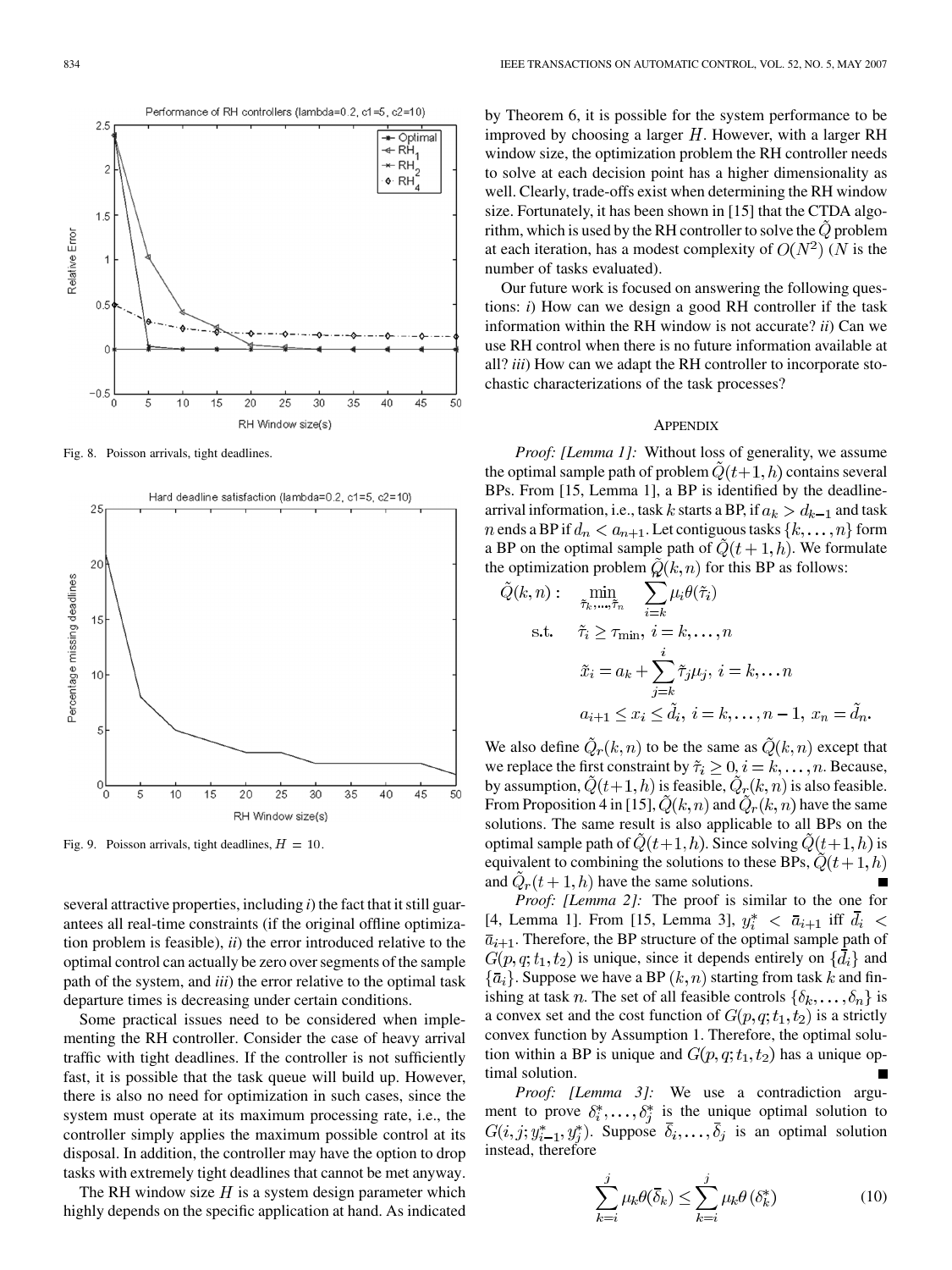Replacing the optimal controls  $\delta_i^*, \ldots, \delta_j^*$  by  $\overline{\delta}_i, \ldots, \overline{\delta}_j$ ,  $\{\delta_p^*,\ldots,\overline{\delta}_i,\ldots,\overline{\delta}_j,\ldots,\delta_q^*\}$  is a feasible solution of  $G(p, q; t_1, t_2)$ . Its cost can be written as

$$
\bar{P}(p, q; t_1, t_2) = \sum_{k=p}^{q} \mu_k \theta(\delta_k^*) - \sum_{k=i}^{j} \mu_k \theta(\delta_k^*) + \sum_{k=i}^{j} \mu_k \theta(\bar{\delta}_k).
$$

Invoking [\(10\)](#page-9-0)

$$
\bar{P}(p,q;t_1,t_2) \le P(p,q;t_1,t_2) = \sum_{k=p}^{q} \mu_i \theta(\delta_i^*)
$$

This contradicts the fact that  $\delta_p^*, \ldots, \delta_q^*$  is the *unique* optimal solution of  $G(p, q; t_1, t_2)$  proven in Lemma 2. Therefore, the unique optimal solution of  $G(i, j; y_{i-1}^*, y_i^*)$  is  $\delta_i^*, \ldots, \delta_i^*$ , and the corresponding optimal departures must be  $y_i^*, \ldots, y_j^*$ .  $\blacksquare$ The following lemma will be used in the proof of Lemma 4.

*Lemma 11:* Let  $P(p, q; t_1, t_2)$  be the optimal cost of processing tasks  $\{p, \ldots, q\}$  in  $G(p, q; t_1, t_2)$ . Suppose  $G(p, q; t'_1, t'_2), G(p, q; t''_1, t''_2), G(p, q; t''_1, t'_2)$  and  $G(p, q; t'_1, t''_2)$ are all feasible, and  $t'_1 \leq t''_1 < t''_2 \leq t'_2$ . Then

$$
P(p,q;t_1'',t_2'') - P(p,q;t_1',t_2'')\n\t\geq P(p,q;t_1'',t_2') - P(p,q;t_1',t_2').
$$

*Proof:* Based on Assumption 1,  $P(p, q; t_1, t_2)$  is convex and differentiable in both  $t_1$  and  $t_2$  and it satisfies

$$
\frac{\partial P}{\partial t_1} \ge 0 \quad \frac{\partial P}{\partial t_2} \le 0 \tag{11}
$$

and

$$
\frac{\partial^2 P}{\partial t_1 \partial t_2} \le 0 \quad \frac{\partial^2 P}{\partial t_2 \partial t_1} \le 0. \tag{12}
$$

 $\overline{t}$ 

We can write the left-hand side of the desired result as

$$
P(p,q;t_1'',t_2'') - P(p,q;t_1',t_2') = \int\limits_{t_1'}^{t_1''} \frac{\partial P}{\partial t_1} \bigg|_{t_2 = t_2''} dt_1 \quad (13)
$$

and the right-hand side as

$$
P(p,q; t_1'', t_2') - P(p,q; t_1', t_2') = \int_{t_1'}^{t_1} \frac{\partial P}{\partial t_1} \Big|_{t_2 = t_2'} dt_1. \quad (14)
$$

Using (11), (12) and assumption  $t''_2 \n\t\leq t'_2$ ,

$$
\left. \frac{\partial P}{\partial t_1} \right|_{t_2 = t_2''} \ge \left. \frac{\partial P}{\partial t_1} \right|_{t_2 = t_2'} \ge 0 \qquad \forall t_1 \in [t_1', t_1''] \,. \tag{15}
$$

Combining  $(13)$ – $(15)$  yields

$$
P(p,q; t_1'', t_2'') - P(p,q; t_1', t_2'') \ge P(p,q; t_1'', t_2') - P(p,q; t_1', t_2').
$$

*Proof: [Lemma 4]:* In  $G(p, q; t'_1, t'_2)$ , tasks  $\{p, ..., q\}$ are processed from time  $t_1'$  to  $t_2'$ , while in  $G(p, q; t_1'', t_2'')$ , tasks  $\{p, \ldots, q\}$  are processed from time  $t_1''$  to  $t_2''$ . Since , recalling the definition of  $G(p, q; t_1, t_2)$ , we have  $y'_{n-1} = t'_1, y''_{n-1} = t''_1$  and  $y'_{n-1} \le y''_{n-1}$ . Also, since there is no  $\delta_i \leq \delta_{\max}$  constraint in  $G(p,q;t_1,t_2)$  and  $t'_2 \leq t''_2 \leq d_q$ , we have  $y'_a = t'_2$ ,  $y''_a = t''_2$  and  $y'_a \le y''_a$ .

Invoking Lemma 2, each of  $G(p,q; t'_1, t'_2)$  and  $G(p,q; t''_1, t''_2)$  has a unique optimal solution. From Lemma 3, problem  $G(p, q; y'_{p-1}, y'_{q})$  can be decomposed by solving  $G(p, m; y'_{p-1}, y'_m)$  and  $G(m + 1, q; y'_m, y'_q)$  respectively, and then combining the optimal solutions. Similarly, problem  $G(p,q; y''_{p-1}, y''_q)$  can be decomposed into subproblems  $G(p, m; y''_{p-1}, y''_m)$  and  $G(m + 1, q; y''_m, y''_q)$ . Recalling that  $P(p, q; t_1, t_2)$  is defined as the cost of  $G(p, q; t_1, t_2)$ , we obtain

$$
P(p, m; y'_{p-1}, y'_m) + P(m+1, q; y'_m, y'_q) < P(p, m; y'_{p-1}, y''_m) + P(m+1, q; y''_m, y'_q)
$$
 (16)

and

$$
P(p, m; y''_{p-1}, y''_m) + P(m+1, q; y''_m, y''_q)
$$
  
< 
$$
< P(p, m; y''_{p-1}, y'_m) + P(m+1, q; y'_m, y''_q).
$$
 (17)

Summing the two inequalities above and rearranging terms, we get

$$
P(p, m; y''_{p-1}, y''_m) - P(p, m; y'_{p-1}, y''_m) + P(m+1, q; y'_m, y'_q) - P(m+1, q; y'_m, y''_q) < P(p, m; y''_{p-1}, y'_m) - P(p, m; y'_{p-1}, y'_m) + P(m+1, q; y''_m, y'_q) - P(m+1, q; y''_m, y''_q).
$$
 (18)

Next, we use a contradiction argument to prove the lemma. Thus, suppose there exists some  $m \in \{p, \ldots, q-1\}$ , such that  $y'_m > y''_m$ . Let  $t'_1 = y'_{n-1}, t''_1 = y''_{n-1}, t''_2 = y''_m$ , . Since  $G(p, m; t'_1, t'_2)$ ,  $G(p, m; t''_1, t''_2)$ ,  $G(p, m; t''_1, t'_2)$  and  $G(p, m; t'_1, t''_2)$  are all feasible, invoking Lemma 11, we obtain

$$
P(p, m; y''_{p-1}, y''_m) - P(p, m; y'_{p-1}, y''_m)
$$
  
\n
$$
\geq P(p, m; y''_{p-1}, y'_m) - P(p, m; y'_{p-1}, y'_m).
$$
 (19)

Similarly, let  $t'_1 = y''_m, t''_1 = y'_m, t''_2 = y'_a, t'_2 = y''_a$ . ,  $G(m+1, q; t''_1, t''_2), G(m+1, q; t''_1, t'_2)$  and  $1, q; t'_1, t''_2$  are all feasible. Using Lemma 11 again, we have

$$
P(m+1, q; y'_m, y'_q) - P(m+1, q; y''_m, y'_q)
$$
  
\n
$$
\geq P(m+1, q; y'_m, y''_q) - P(m+1, q; y''_m, y''_q).
$$

Rearranging items, we get

$$
P(m+1, q; y'_m, y'_q) - P(m+1, q; y'_m, y''_q)
$$
  
\n
$$
\geq P(m+1, q; y''_m, y'_q) - P(m+1, q; y''_m, y''_q).
$$
 (20)

Under (19) and (20), we can see that (18) is violated, leading to a contradiction of our assumption  $y'_m > y''_m$ .

*Proof: [Lemma 5]:* To prove the lemma, we first show an auxiliary result: at decision point  $\tilde{x}_t, 0 \le t \le N-1$ , if  $\tilde{x}_t \le x_t^*$ , then  $\tilde{x}_i \leq x_i^*$ , for all  $t + 1 \leq i \leq \tilde{h}$ . We consider two cases.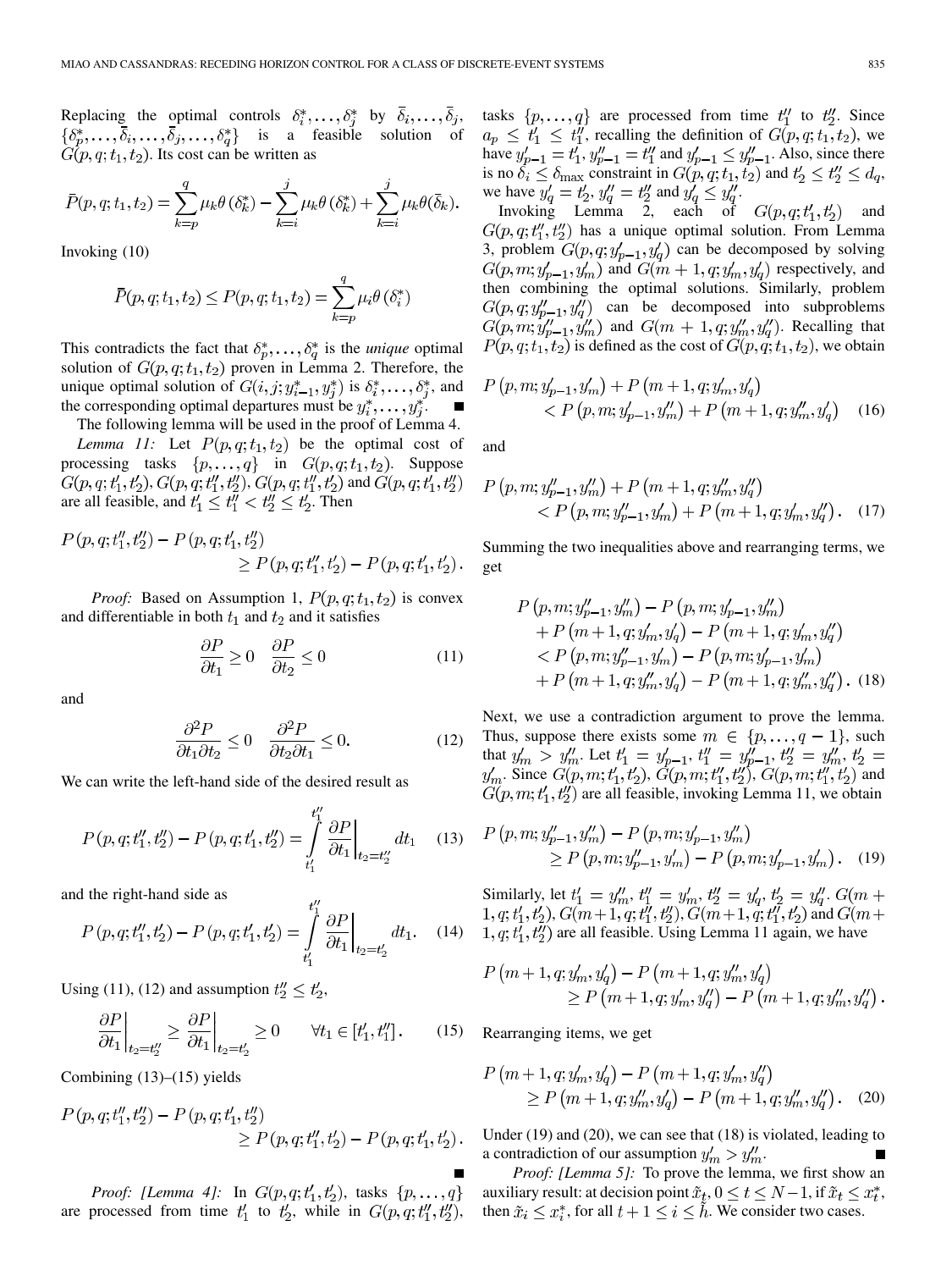- <span id="page-11-0"></span>Case 1) At decision point  $\tilde{x}_t$ , the RH problem  $\tilde{Q}(t+1,\tilde{h})$ has no feasible solutions. Then,  $\tilde{\tau}_i = \tau_{\min}, t+1 \leq$  $i \leq \tilde{h}$ . Since  $\tilde{x}_t \leq x_t^*$  and  $\tilde{\tau}_i \leq \tau_i^*$ , it follows that  $\tilde{x}_i \leq x_i^*, t+1 \leq i \leq h.$
- Case 2) At decision point  $\tilde{x}_t$ , the RH problem  $\tilde{Q}(t+1, \tilde{h})$  has a feasible solution. Since there are no upper bound constraints on  $\tilde{\tau}_i$  when solving  $Q_r(t+1,h)$ , we must have  $\tilde{x}_{\tilde{h}} = d_{\tilde{h}} = \min(d_{\tilde{h}}, \tilde{a}_{\tilde{h}+1})$ , where the last equality comes from [\(9\)](#page-4-0). We consider two cases: *i*) If  $d_{\tilde{h}} < \tilde{a}_{\tilde{h}+1}$ , then since  $\tilde{a}_{\tilde{h}+1} \leq a_{\tilde{h}+1}$ , we have  $d_{\tilde{h}} < a_{\tilde{h}+1}$ . From Lemma 1 in [\[15\],](#page-14-0) it follows that  $x^*_{\tilde{i}} = d_{\tilde{i}}$ . Since  $\tilde{x}_{\tilde{i}} = \min(d_{\tilde{i}}, \tilde{a}_{\tilde{i}+1}) = d_{\tilde{i}}$ , we obtain  $\tilde{x}_{\tilde{h}} = x_{\tilde{i}}^*$ , *ii*) If  $d_{\tilde{h}} \ge \tilde{a}_{\tilde{h}+1}$ , we have . When  $d_{\tilde{h}} \geq a_{\tilde{h}+1}$ , from Lemma 2 in [\[15\]](#page-14-0), we have  $x^*_{\tilde{i}} \ge a_{\tilde{i}_{i+1}}$  and recall that  $a_{\tilde{b}+1} \geq \tilde{a}_{\tilde{b}+1}$ , so that  $x_{\tilde{b}}^* \geq \tilde{a}_{\tilde{b}+1} = \tilde{x}_{\tilde{b}}$ . On the other hand, when  $d_{\tilde{b}} < a_{\tilde{b}+1}$ , from [\[15](#page-14-0), Lemma [1\],](#page-14-0) we have  $x^*_{\tilde{i}} = d_{\tilde{h}} \ge \tilde{a}_{\tilde{h}+1} = \tilde{x}_{\tilde{h}}$ .

Thus, we have established that  $\tilde{x}_{\tilde{h}} \leq x^*_{\tilde{h}}$ . Now consider problems  $G(t+1, h; \tilde{x}_t, \tilde{x}_{\tilde{h}})$  and  $G(t+1, h; x_t^*, x_{\tilde{h}}^*)$ . Invoking Lemma 4, the solution to the first problem is also the one to  $Q(t + 1, h)$ , and the solution to the latter problem is also the one for tasks  $\{t+1,\ldots,h\}$  on the optimal sample path. Therefore,  $\tilde{x}_i$  and  $x_i^*$  are the optimal departure times of task  $i \in \{t+1,\ldots,h\}$  in  $G(t+1,h;\tilde{x}_t,\tilde{x}_{\tilde{h}})$  and  $G(t+1,h;x_t^*,x_{\tilde{h}}^*)$ respectively. We can now apply Lemma 4 with  $p = t + 1$ ,  $q = \tilde{h}, t'_1 = \tilde{x}_t, t'_2 = \tilde{x}_{\tilde{h}}, t''_1 = x_t^*, t''_2 = x_{\tilde{h}}^*,$  since  $t'_1 < t'_2$ ,  $t''_1 < t''_2$  because  $t < h$ . In addition,  $a_p \leq t'_1 \leq t''_1$  because  $\tilde{x}_t \leq x_t^*$  by assumption and  $\tilde{x}_t \geq a_{t+1}$  (recall that, by convention,  $\tilde{x}_t = a_{t+1}$  if t ends a BP). Finally,  $t'_2 \leq t''_2 \leq d_q$  because  $\tilde{x}_{\tilde{h}} \leq x_{\tilde{h}}^*$  as shown previously and  $x_{\tilde{h}}^* \leq d_{\tilde{h}}$ . Thus, Lemma 4 implies

$$
\tilde{x}_i \le x_i^*, \qquad t + 1 \le i \le \tilde{h}.\tag{21}
$$

Next, we use induction over  $t$  to complete the proof of the lemma. At the initial step  $t = 0$ ,  $\tilde{x}_0 = x_0^*$ . Using the result obtained in (21), we get  $\tilde{x}_i \leq x_i^*$ ,  $1 \leq i \leq \tilde{h}_0$  (note that here we use  $h_0$  to emphasize that the RH controller is at decision point  $\tilde{x}_0$ ). Now consider the general step at decision point  $\tilde{x}_t$ , and suppose  $\tilde{x}_i \leq x_i^*, t+1 \leq i \leq h_t$ . After the RH controller applies control to task  $t + 1$  and comes to decision point  $\tilde{x}_{t+1}$ , we get  $\tilde{x}_{t+1} \leq x_{t+1}^*$ . Applying the above auxiliary result in (21) again, we obtain that at decision point  $\tilde{x}_{t+1}, \tilde{x}_i \leq x_i^*$ ,  $t + 2 \leq i \leq \hat{h}_{t+1}$ . This completes the induction proof and we conclude that at any decision point  $\tilde{x}_t$ ,  $\tilde{x}_i \leq x_i^*$  for all  $t+1\leq i\leq h$ .

*Proof: [Theorem 1]:* We prove the theorem using an induction proof similar to that in Lemma 5. Note that Lemma 5 considers the case when  $h \lt N$ ; for the special case, where  $h = N$ ,  $\tilde{x}_i \leq x_i^*$  for all  $t + 1 \leq i \leq \tilde{h}$  can be proven similarly. At the initial step,  $\tilde{x}_0 = x_0^*$ . Suppose that at decision point  $\tilde{x}_t$ we have  $\tilde{x}_t \leq x_t^*$ . Then, invoking Lemma 5, we obtain  $\tilde{x}_i \leq x_t^*$ for all  $t + 1 \leq i \leq h$ . After the RH controller applies control to task  $t + 1$ , we get  $\tilde{x}_{t+1} \leq x_{t+1}^*$  on the RH sample path, thus completing the proof.

*Proof: [Lemma 6]:* Since task *n* ends a BP on the optimal sample path, from [\[15, Prop. 2\]](#page-14-0),  $d_n < a_{n+1}$ . Because  $\tilde{x}_{k-1}$  +

 $H \ge a_{n+1}$ , the RH controller can detect that task n ends the BP on the optimal sample path. From Lemma 1 in [\[15\]](#page-14-0),  $x_n^* = d_n$ . Because task k starts the BP,  $x_{k-1}^* < a_k$ . From Theorem 1, we have  $\tilde{x}_{k-1} \leq x_{k-1}^* < a_k$ . Since  $\tilde{x}_{k-1}$  is a decision point, by our convention we set  $\tilde{x}_{k-1} = a_k$ . Invoking Lemma 3, we obtain

$$
P(k, n; \tilde{x}_{k-1}, d_n) = P(k, n; x_{k-1}^*, d_n) = P(k, n; a_k, d_n).
$$

Invoking Lemma 2,  $G(k, n; \tilde{x}_{k-1}, d_n)$  has a unique optimal solution. Therefore,  $\tilde{x}_i = x_i^*, \tilde{\tau}_i = \tau_i^*$ , for all  $i = k, \ldots, n$ .

*Proof: [Lemma 7]:* Since  $t = k - 1$ , the RH problem becomes  $\dot{Q}(k, \dot{h})$ . We consider two cases.

- Case 1)  $(k, n)$  is the last block of the BP on the optimal sample path. The proof is identical to that of Lemma 6, the only difference being that  $x_{k-1}^* = a_k$ , since k starts a block rather than a BP.
- [Case 2\)](#page-14-0)  $(k, n)$  is not the last block of the BP on the optimal sample path. Because task  $n$  is critical on the optimal sample path,  $x_n^* = a_{n+1}$ . Invoking Lemma 2 in [\[15\]](#page-14-0) for the optimal sample path, we get  $d_n \geq$  $a_{n+1}$ . Since, by assumption,  $h \geq n+1$ , we have  $\tilde{a}_{n+1} = a_{n+1}$ . We then also have  $d_n \geq \tilde{a}_{n+1}$ . Invoking Lemma 2 in [\[15\]](#page-14-0) over the planning horizon, we obtain  $\tilde{x}_n \geq \tilde{a}_{n+1} = a_{n+1} = x_n^*$ . From Lemma 5,  $\tilde{x}_n \leq x_n^*$ . Therefore,  $\tilde{x}_n = x_n^* = a_{n+1}$ . Because task k starts the block,  $x_{k-1}^* \le a_k$ . From Theorem 1, we have  $\tilde{x}_{k-1} \leq x_{k-1}^* \leq a_k$ . Invoking Lemma 3, we obtain

$$
P(k, n; \tilde{x}_{k-1}, \tilde{x}_n) = P(k, n; x_{k-1}^*, x_n^*) = P(k, n; a_k, a_{n+1}).
$$

Invoking Lemma 2,  $G(k, n; \tilde{x}_{k-1}, \tilde{x}_n)$  has a unique optimal solution. Therefore,  $\tilde{x}_i = x_i^*, \tilde{\tau}_i = \tau_i^*$ , for all  $i = k, \ldots, n$ .

*Proof: [Lemma 8]:* According to Lemma 5, at any decision point  $\tilde{x}_t, \tilde{x}_i \leq x_i^*$ , for all  $i = t + 1, \ldots, h$ . Because  $x_m^* \leq d_m$ , if  $\tilde{x}_m = d_m$ , then we must have  $x_m^* = d_m$ .

*Proof: [Lemma 9]:* Define  $x_i^d$  to be the optimal departure time of task  $i \in \{t+1,\ldots,h\}$  in  $G(t+1,h;\tilde{x}_t,d_{\tilde{h}})$ . Since  $G(p, q; t_1, t_2)$  is the general form of static control problems, Lemmas 3 and 2 apply to  $G(t + 1, h; \tilde{x}_t, d_{\tilde{h}})$ . Problem  $\tilde{Q}(t+1,\tilde{h})$  is equivalent to  $G(t+1,h;\tilde{x}_t,\tilde{x}_{\tilde{h}})$ . So the solution to  $G(t + 1, h; \tilde{x}_t, \tilde{x}_h)$  is also the one to  $\tilde{Q}(t + 1, h)$ , and  $\tilde{x}_i$  is the optimal departure time of task  $i \in \{t+1,\ldots,h\}$  in  $G(t+1, h; \tilde{x}_t, \tilde{x}_\tilde{\mu})$ . We can now apply Lemma 4 to problems  $G(t+1,h;\tilde{x}_t,\tilde{x}_{\tilde{h}})$  and  $G(t+1,h;\tilde{x}_t,d_{\tilde{h}})$  with  $p = t+1$ ,  $q = h, t'_1 = t''_1 = \tilde{x}_t, t'_2 = \tilde{x}_{\tilde{h}}, t''_2 = d_{\tilde{h}}$ , since  $t'_1 < t'_2$  because  $t < \tilde{h}$  and  $t''_1 < t''_2$  since  $\tilde{x}_t \leq d_{\tilde{h}}$ . In addition,  $a_p \leq t'_1 = t''_1$ because  $\tilde{x}_t \ge a_{t+1}$  (by convention,  $\tilde{x}_t = a_{t+1}$  if t ends a BP). Finally,  $t'_2 \leq t''_2 \leq d_q$  because  $\tilde{x}_{\tilde{h}} \leq x_{\tilde{h}}^*$  (obtained from Lemma 5) and  $x^*_{\tilde{b}} \leq d_{\tilde{b}}$ . Also note that since there are no upper bound constraints on  $\tilde{\tau}_i$  when solving  $G(t+1, \tilde{h}; \tilde{x}_t, d_{\tilde{h}})$ , we must have  $x_{\tilde{k}}^d = d_{\tilde{k}}$ . Thus, Lemma 4 implies

$$
\tilde{x}_i \le x_i^d, \qquad t + 1 \le i \le \tilde{h}.\tag{22}
$$

Because  $d_c > a_{c+1}$ , from Lemma 2 in [\[15\]](#page-14-0),

$$
\tilde{x}_c \ge a_{c+1}.\tag{23}
$$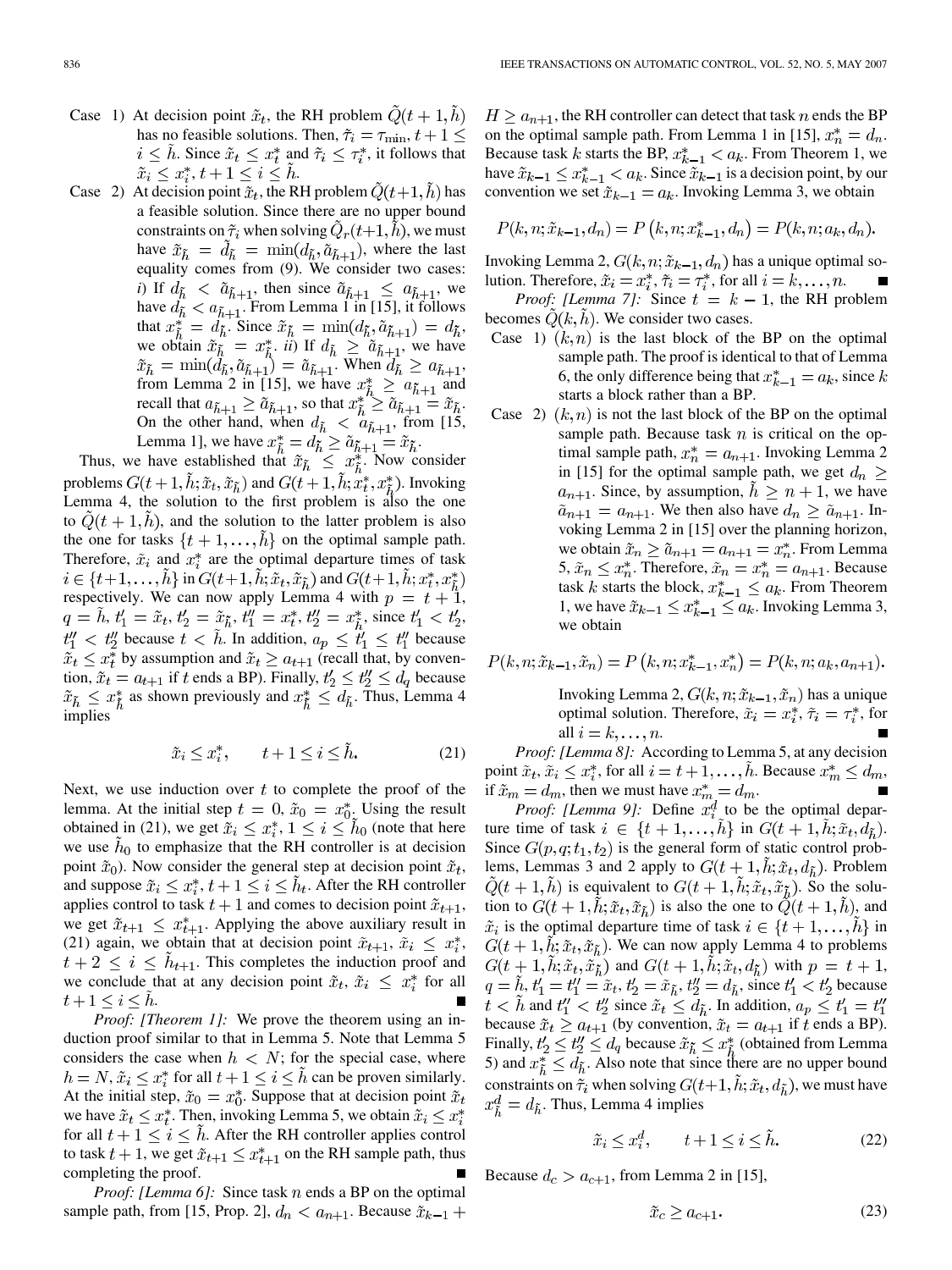Therefore, since by assumption *ii*) of the lemma  $x_c^d = a_{c+1}$ , from [\(22\)](#page-11-0) applied to  $i = c$  and [\(23\)](#page-11-0), we must have  $\tilde{x}_c = a_{c+1}$ . *Proof: [Theorem 2]:*

*Necessity*: By assumption,  $d_i > \tilde{a}_{i+1}, i = t+1, \ldots, h$ . Since  $\tilde{a}_i = a_i$ , for all  $i = t + 1, \ldots, \tilde{h}$ , we have  $d_c >$  $a_{c+1} = \tilde{a}_{c+1}$ , for some  $c \in \{t+1,\ldots,h-1\}$ . Invoking [\[15, Lemma 2\]](#page-14-0) on the optimal sample path, we get  $x_c^* \geq$  $a_{c+1}$ . Invoking [\[15, Lemma 2\]](#page-14-0) over the planning horizon, we get  $\tilde{x}_c \ge \tilde{a}_{c+1} = a_{c+1}$ . Suppose task c is critical on the optimal sample path, i.e.,  $x_c^* = a_{c+1}$ . From Lemma 5,  $\tilde{x}_c \leq x_c^* = a_{c+1}$ . Combining the last two inequalities implies that  $\tilde{x}_c = a_{c+1}$ .

*Sufficiency*: Define  $x_i^d$  to be the corresponding departure time of task  $i \in \{t+1,\ldots,\tilde{h}\}$  in  $G(t+1,\tilde{h};\tilde{x}_t,d_{\tilde{h}})$ . Consider problems  $G(t+1,\tilde{h};x_t^*,x_{\tilde{h}}^*)$  and  $G(t+1,\tilde{h};\tilde{x}_t,d_{\tilde{h}})$ and apply Lemma 4 with  $p = \tilde{t} + 1$ ,  $q = \tilde{h}$ ,  $t'_1 = x_t^*$ ,  $t'_2 = x^*_{\tilde{h}}, t''_1 = \tilde{x}_t, t''_2 = d_{\tilde{h}}$ . Observe that  $t'_1 < t'_2$ because  $t \leq \tilde{h}$  and  $t''_1 \leq t''_2$  since  $\tilde{x}_t \leq d_{\tilde{h}}$ . In addition,  $a_p \le t_1' = t_1''$  since  $x_t^* = \tilde{x}_t$  by assumption and  $\tilde{x}_t \ge a_{t+1}$  (by convention,  $\tilde{x}_t = a_{t+1}$  if t ends a BP). Finally,  $t'_2 \leq t''_2 = d_q$  because  $x^*_{\tilde{h}} \leq d_{\tilde{h}}$ . Thus, Lemma 4 implies

$$
x_i^* \le x_i^d, \qquad t + 1 \le i \le \tilde{h}.\tag{24}
$$

Now consider problems  $G(t + 1, \tilde{h}; \tilde{x}_t, \tilde{x}_{\tilde{h}})$  and  $G(t +$  $1, h; x_t^*, x_{\tilde{t}}^*$ ). It follows from Lemma 5 directly that

$$
\tilde{x}_i \le x_i^*, \qquad t + 1 \le i \le \tilde{h}.\tag{25}
$$

By assumption  $x_c^d = a_{c+1}$ , so that from Lemma 9 we get  $\tilde{x}_c = a_{c+1}$ . Applying (24) and (25) to  $i = c$ , it follows that  $x_c^* = a_{c+1}.$ 

*Proof: [Theorem 3]:* Because  $\tilde{x}_t = x_t^*$  and  $\tilde{x}_m = x_m^*$ , from Lemma 3,  $G(t + 1, m; \tilde{x}_t, \tilde{x}_m)$  has a unique optimal solution and it is the same as the corresponding one for tasks  $\{t+1,\ldots,m\}$  on the optimal sample path.

The following lemma will be used in the proof of Lemma 10. *Lemma 12:* Let  $h_t > t + 1$  be the window boundary the RH controller uses at decision point  $\tilde{x}_t$ . Then  $\tilde{x}_m(t) \leq \tilde{x}_m(t+1)$ , for all  $m \in \{t+2,\ldots,h_t\}.$ 

*Proof:* Let  $h_{t+1}$  be the RH window boundary the RH controller uses at decision point  $\tilde{x}_{t+1}$ . Clearly,  $h_t \leq h_{t+1}$ . Recalling that at decision point  $\tilde{x}_t$ , we apply control to task  $t + 1$ , it follows that  $\tilde{x}_{t+1} = \tilde{x}_{t+1}(t)$ . We consider two cases.

Case 1)  $h_t = h_{t+1}$ . From Lemmas 2 and 3, we get  $\tilde{x}_m(t)$ 1) =  $\tilde{x}_m(t)$ , for all  $m \in \{t+2,\ldots,h_t\}.$ 

Case 2)  $\hat{h}_t < \hat{h}_{t+1}$ . From Lemmas 2 and 3,  $\tilde{x}_m(t)$  for any  $m \in \{t+2,\ldots,h_t\}$  can be obtained by solving  $G(t+2, \tilde{h}_t; \tilde{x}_{t+1}, \tilde{x}_{\tilde{h}_t}(t))$  and  $\tilde{x}_m(t+1)$  can be obtained by solving  $\tilde{G}(t+2, \tilde{h}_t; \tilde{x}_{t+1}, \tilde{x}_{\tilde{h}_t}(t+1)).$ Recall that

$$
\tilde{x}_{\tilde{h}_t}(t) = \tilde{d}_{\tilde{h}_t} = \min\left(d_{\tilde{h}_t}, \tilde{a}_{\tilde{h}_t+1}\right) \tag{26}
$$

where  $\tilde{a}_{\tilde{h}_t+1}$  is the worst-case estimate of the arrival time of task  $h_t + 1$ . From [\[15, Lemmas 1 and 2\],](#page-14-0) we know that

$$
\begin{cases} \tilde{x}_{\tilde{h}_t}(t+1) = d_{\tilde{h}_t}, & \text{when } d_{\tilde{h}_t} < a_{\tilde{h}_t+1} \\ \tilde{x}_{\tilde{h}_t}(t+1) \ge a_{\tilde{h}_t+1}, & \text{when } d_{\tilde{h}_t} \ge a_{\tilde{h}_t+1}. \end{cases}
$$
 (27)

Because  $\tilde{h}_t < \tilde{h}_{t+1}$ ,  $a_{\tilde{h}_t+1}$ , the arrival time of task  $h_t + 1$ , is known to the RH controller at decision point  $\tilde{x}_{t+1}$  and recall that  $\tilde{a}_{\tilde{h}_t+1} \leq a_{\tilde{h}_t+1}$ . Combining (26) and (27), we obtain

$$
\tilde{x}_{\tilde{h}_t}(t) \le \tilde{x}_{\tilde{h}_t}(t+1) \le d_{\tilde{h}_t}.\tag{28}
$$

Now, consider problems  $G(t+2, \tilde{h}_t; \tilde{x}_{t+1}, \tilde{x}_{\tilde{h}_t}(t))$ and  $G(t+2, \tilde{h}_t; \tilde{x}_{t+1}, \tilde{x}_{\tilde{h}_t}(t+1))$  and apply Lemma 4 with  $p = t + 2$ ,  $q = \tilde{h}_t$ ,  $t'_1 = t''_1 = \tilde{x}_{t+1}$ ,  $t'_2 = \tilde{x}_{\tilde{h}_1}(t), t''_2 = \tilde{x}_{\tilde{h}_2}(t+1)$ . Observe that  $t'_1 < t'_2$ and  $t''_1 < t''_2$  because  $t + 1 < h_t$  by assumption. In addition,  $a_p \le t_1' = t_1''$  since  $\tilde{x}_{t+1} \ge a_{t+2}$  (by convention,  $\tilde{x}_{t+1} = a_{t+2}$  if  $t+1$  ends a BP). Finally,  $t'_2 \leq t''_2 \leq d_q$  from (28). Thus, Lemma 4 implies  $\tilde{x}_m(t) \leq \tilde{x}_m(t+1)$ , for all  $m \in \{t+2,\ldots,\tilde{h}_t\}$ .

*Proof: [Lemma 10]:* We only prove the result at decision point  $\tilde{x}_{t+1}$ . The remaining cases can be obtained inductively. From Lemma 12

$$
\tilde{x}_m(t) \leq \tilde{x}_m(t+1)
$$
, for all  $m \in \{t+2,...,h_t\}$ 

and we consider two cases.

Case 1) If  $\tilde{x}_m(t) = d_m$ , then invoking Lemma 8, we have  $\tilde{x}_m(t) = x_m^* = d_m$ . Because  $\tilde{x}_m(t) \leq \tilde{x}_m(t+1) \leq$  $d_m$ , we get  $\tilde{x}_m(t+1) = \tilde{x}_m(t) = x_m^* = d_m$ .

Case 2) If  $\tilde{x}_m(t) = x_m^* = a_{m+1}$ , then invoking Lemma 5,  $\tilde{x}_m(t+1) \leq x_m^* = a_{m+1}$ . Since  $\tilde{x}_m(t) \leq \tilde{x}_m(t+1)$ 1), we obtain  $\tilde{x}_m(t+1) = \tilde{x}_m(t) = x_m^* = a_{m+1}$ .

*Proof: [Theorem 4]:* We only need to show that when  $i = t + 1$ ,  $\tilde{x}_i(t + 1) = \tilde{x}_i(t) = \tilde{x}_i$ , for all  $j = t + 2, ..., m$ . Cases when  $i = t + 2,... m - 1$  can be proven inductively. Because we apply control to task  $t + 1$  at decision point  $\tilde{x}_t$ ,  $\tilde{x}_{t+1} = \tilde{x}_{t+1}(t)$ . From Lemma 2,  $\tilde{x}_m(t+1) =$  $\tilde{x}_m(t) = x_m^*$ . Therefore,  $G(t + 2, m; \tilde{x}_{t+1}(t), \tilde{x}_m(t))$  and  $G(t+2,m;\tilde{x}_{t+1},\tilde{x}_m(t+1))$  are identical. Invoking Lemma 2, for task  $j \in \{t+2,\ldots,m\}$ ,  $\tilde{x}_j(t)$  and  $\tilde{x}_j(t+1)$  are optimal departure times in  $G(t + 2, m; \tilde{x}_{t+1}(t), \tilde{x}_m(t))$ and  $G(t + 2, m; \tilde{x}_{t+1}, \tilde{x}_m(t + 1))$ , respectively, therefore  $\tilde{x}_i(t+1) = \tilde{x}_i(t)$ , for all  $j \in \{t+2,...,m\}$ .

The following lemma will be used in the proof of Theorem 5. *Lemma 13:* Let  $\{k, \ldots, n\}$  be a single BP on the optimal sample path of  $G(k, n; t_1, t_2)$  and let  $\{\delta_i^*\}, i = k, \ldots, n$ , be the optimal solution with corresponding departures  $\{y_i^*\}.$ 

*i*) If  $\delta_i^* > \delta_{i+1}^*$ , then  $y_i^* = a_{i+1}$ . *ii*) If  $\delta_i^* < \delta_{i+1}^*$ , then  $y_i^* = d_i.$ 

*Proof:* The proof of the lemma relies on Proposition 3 in [\[15\]](#page-14-0) which states that the solution of the optimization problem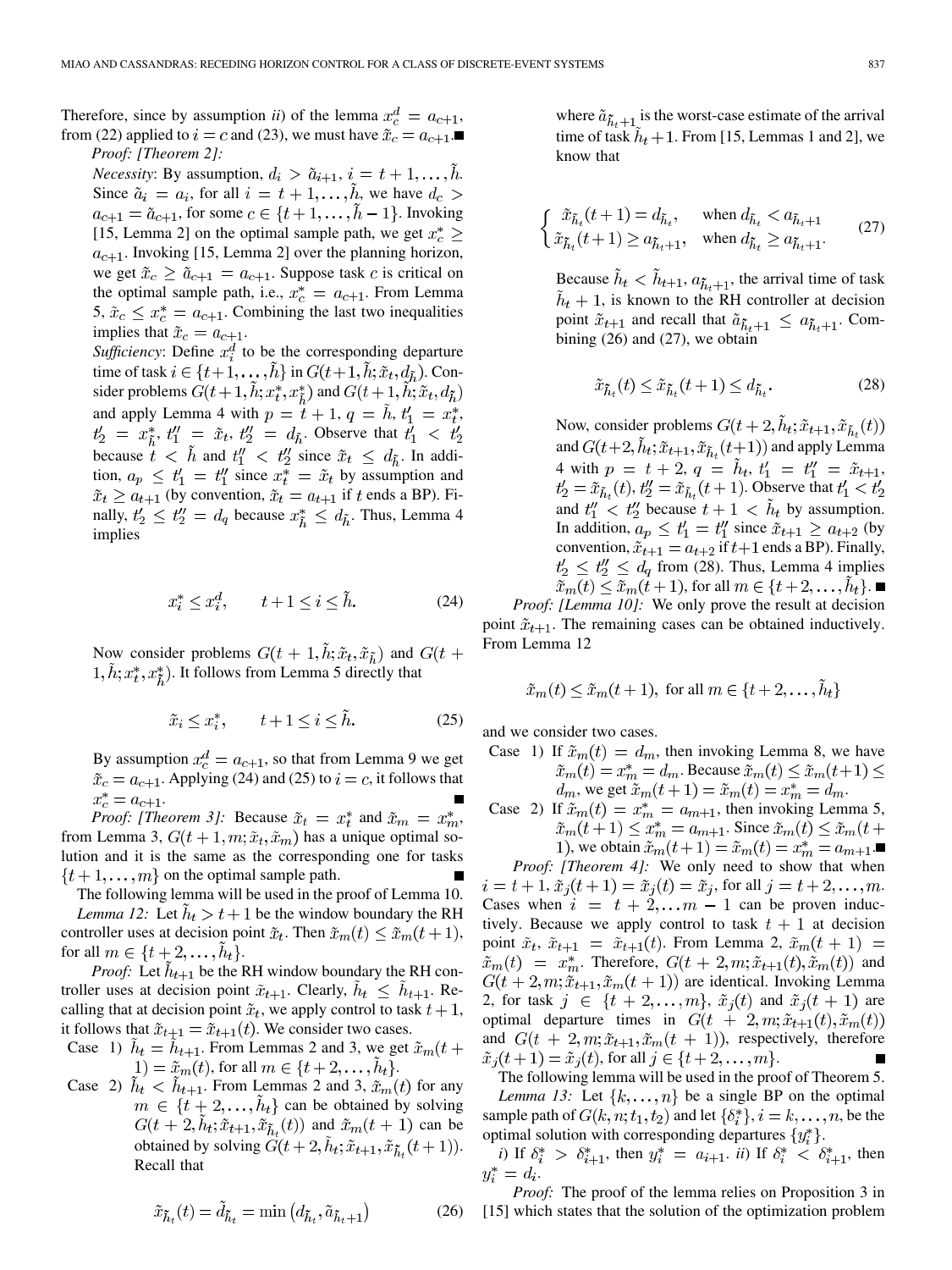(29) below satisfies the following, for all  $i = k, \ldots, n - 1$ : *i*) If  $\delta_i^* > \delta_{i+1}^*$ , then  $y_i^* = \overline{a}_{i+1}$ . *ii*) If  $\delta_i^* < \delta_{i+1}^*$ , then  $y_i^* = \overline{d}_i$ .

$$
\min_{\delta_k, \dots, \delta_n} \sum_{i=k}^n \mu_i \theta(\delta_i)
$$
\ns.t.  $\delta_i \ge 0, i = k, \dots, n$   
\n
$$
y_i = \bar{a}_k + \sum_{j=k}^i \mu_j \delta_j, i = k, \dots, n, y_n = \bar{d}_n
$$
  
\n
$$
\bar{a}_{i+1} \le y_i \le \bar{d}_i, i = k, \dots, n-1.
$$
\n(29)

Since  $(k, n)$  is a BP, we can write  $G(k, n; t_1, t_2)$  as follows:

$$
\min_{\delta_k, \dots, \delta_n} \sum_{i=k}^n \mu_i \theta(\delta_i)
$$
\ns.t.  $\delta_i \ge \delta_{\min}, i = k, \dots, n$   
\n
$$
y_i = \bar{a}_k + \sum_{j=k}^i \mu_j \delta_j, i = k, \dots, n, y_n = \bar{d}_n
$$
  
\n
$$
\bar{a}_{i+1} \le y_i \le \bar{d}_i, i = k, \dots, n-1.
$$
  
\n
$$
\bar{a}_i = \max(a_i, t_1), \bar{d}_i = \min(d_i, t_2),
$$
  
\n
$$
i = k, \dots, n
$$

Note that the equations in the last line of  $G(k, n; t_1, t_2)$  simply specify the values of  $\bar{a}_i$  and  $\bar{d}_i$ , so that removing them does not change the structure of  $G(k, n; t_1, t_2)$ . Since, by assumption,  $G(k, n; t_1, t_2)$  has feasible solutions, invoking Proposition 4 in [\[15\]](#page-14-0), we conclude that problem (29) and  $G(k, n; t_1, t_2)$  have the same optimal solutions. Then, it follows that [\[15, Prop. 3\]](#page-14-0) also applies to  $G(k, n; t_1, t_2): \forall i \in \{k, \ldots, n-1\}, i$  if  $\delta_i^* > \delta_{i+1}^*$ , then  $y_i^* = \bar{a}_{i+1}$ ; *ii*) if  $\delta_i^* < \delta_{i+1}^*$ , then  $y_i^* = \bar{d}_i$ .

By the definition of  $G(k, n; t_1, t_2)$ ,  $\bar{a}_i = \max(a_i, t_1)$ . We will show next that if  $\delta_i^* > \delta_{i+1}^*$ , then  $t_1 < a_{i+1}, \forall i \in$  ${k, \ldots, n-1}$ . We use a contradiction argument. If  $\delta_i^* > \delta_{i+1}^*$ and  $t_1 \ge a_{i+1}$ , we have  $y_i^* = \overline{a}_{i+1} = t_1$ . This implies that  $\delta_i^* = 0, \forall j \in \{k, \ldots, i\},$  which contradicts the assumption that  $G(k, n; t_1, t_2)$  has feasible solutions. Therefore, for problem  $G(k, n; t_1, t_2)$ , if  $\delta_i^* > \delta_{i+1}^*$ , then  $y_i^* = \overline{a}_{i+1} = a_{i+1}$ ,  $\forall i \in \{k, \ldots, n-1\}$ . Using a similar argument, part *ii*) of the lemma can be obtained.

*Proof: [Theorem 5]:* When  $m = t + 1$ , the theorem is obviously true. We discuss the more interesting case when  $m >$  $t+1$ . From Theorem 1 we have  $\tilde{x}_t \leq x_t^*$ , so that there are two cases to consider:  $\tilde{x}_t = x_t^*$  and  $\tilde{x}_t < x_t^*$ .

- Case 1)  $\tilde{x}_t = x_t^*$ . From Lemma 3,  $\tilde{x}_i = x_i^*$ , hence  $\varepsilon_i = 0$ , for all  $i \in \{t, \ldots, m\}$  over the planning horizon. From Theorem 4,  $\varepsilon_i = 0$  for all  $i \in \{t, \ldots, m\}$  on the RH sample path.
- Case 2)  $\tilde{x}_t \leq x_t^*$ . Since  $m = \arg \min_{t+1 \leq i \leq \tilde{h}} {\{\tilde{x}_i : \tilde{x}_i =$  $x_i^*$ , from Lemma 8,  $\tilde{x}_i < d_i, t \bar{+}1 \leq i < m$ . From [\[15, Lemma 1\]](#page-14-0),  $d_i \geq \tilde{a}_{i+1}, t+1 \leq i < m$ . Invoking [\[15. Lemma 2\]](#page-14-0) over the planning horizon,  $\tilde{x}_i \geq \tilde{a}_{i+1}, t+1 \leq i < m$ . By definition,  $m \leq h$  and we have  $\tilde{a}_{i+1} = a_{i+1}, t+1 \leq i \leq m$ . Therefore,  $d_i \ge a_{i+1}, t+1 \le i < m$ . Invoking Lemma 2 in [\[15\]](#page-14-0) on the optimal sample path

We conclude that all tasks from 
$$
t + 1
$$
 to  $m$  must be within one BP over the planning horizon of the RH controller as well as on the optimal sample path. Thus

$$
\varepsilon_{i+1} - \varepsilon_i = (x_{i+1}^* - \tilde{x}_{i+1}) - (x_i^* - \tilde{x}_i)
$$
  
=  $(x_i^* + \tau_{i+1}^* \mu_{i+1} - \tilde{x}_i - \tilde{\tau}_{i+1} \mu_{i+1}) - (x_i^* - \tilde{x}_i)$   
=  $(\tau_{i+1}^* - \tilde{\tau}_{i+1}) \mu_{i+1}.$ 

This implies that we only need to show  $\tau_{i+1}^* \leq \tilde{\tau}_{i+1}$ for all  $i, t \leq i \leq m-1$ , i.e.  $\tau_i^* \leq \tilde{\tau}_i$ , for all i,  $t + 1 \leq i \leq m$ . Let us first consider  $\tau_m^*$  and  $\tilde{\tau}_m$ . Since

$$
x_m^* = x_{m-1}^* + \tau_m^* \mu_m = \tilde{x}_m = \tilde{x}_{m-1} + \tilde{\tau}_m \mu_m
$$

we have

$$
\tau_m^* - \tilde{\tau}_m = \frac{\tilde{x}_{m-1} - x_{m-1}^*}{\mu_m}.
$$

Using Lemma 5,  $\tilde{x}_{m-1} \leq x_{m-1}^*$ . Therefore, from the previous equation, we have  $\tau_m^* \leq \tilde{\tau}_m$ . Given this inequality, we proceed to show that if  $\tau_i^* \leq \tilde{\tau}_i$  then  $\tau_{i-1}^* \leq \tilde{\tau}_{i-1}, i = t+2,\ldots,m$  (we use a recursive proof letting  $i = m$  initially, and then decrease i by 1 at each step until  $i = t + 2$ .

As we have shown before, task  $i-1$  belongs to a BP over the planning horizon as well as on the optimal sample path. Therefore,  $x_{i-1}^* \ge a_i$  and  $\tilde{x}_{i-1} \ge a_i$ . We first show that  $x_{i-1}^* > a_i$  using a contradiction argument. Suppose  $x_{i-1}^* = a_i$ , from Lemma 5

$$
\tilde{x}_{i-1} \le x_{i-1}^* = a_i.
$$

Because task  $i-1$  is within a BP over the planning horizon, we have

$$
\tilde{x}_{i-1} \ge a_i.
$$

Combining the above two inequalities, we obtain

$$
\tilde{x}_{i-1} = x_{i-1}^* = a_i
$$

which contradicts the definition of  $m$ . Next, we show that  $\tilde{x}_{i-1}$  <  $d_{i-1}$  using a contradiction argument. Suppose  $\tilde{x}_{i-1} = d_{i-1}$ , from Lemma 8, we can get  $\tilde{x}_{i-1} = d_{i-1} = x_{i-1}^*$ , which contradicts the definition of  $m$ .

Since we have shown that  $x_{i-1}^* > a_i$ , we can use a simple contradiction argument in part *i*) of Lemma 13 applied to  $G(t+)$  $(1, m; x_t^*, x_m^*)$ : if  $\tau_{i-1}^* > \tau_i^*$ , we should have  $x_{i-1}^* = a_i$  which contradicts  $x_{i-1}^* > a_i$ . Thus, it follows that

$$
\tau_{i-1}^* \leq \tau_i^*.
$$

Similarly, since  $\tilde{x}_{i-1} < d_{i-1}$ , a contradiction argument in part *ii*) of Lemma 13 applied to  $G(t+1, m; \tilde{x}_t, \tilde{x}_m)$ , implies that

$$
\tilde{\tau}_{i-1} \geq \tilde{\tau}_i.
$$

Combining the previous two inequalities and using our assumption  $\tau_i^* \leq \tilde{\tau}_i$ , we finally obtain  $\tau_{i-1}^* \leq \tilde{\tau}_{i-1}$  and complete the proof.

$$
x_i^* \ge a_{i+1}, \qquad t+1 \le i < m. \tag{30}
$$